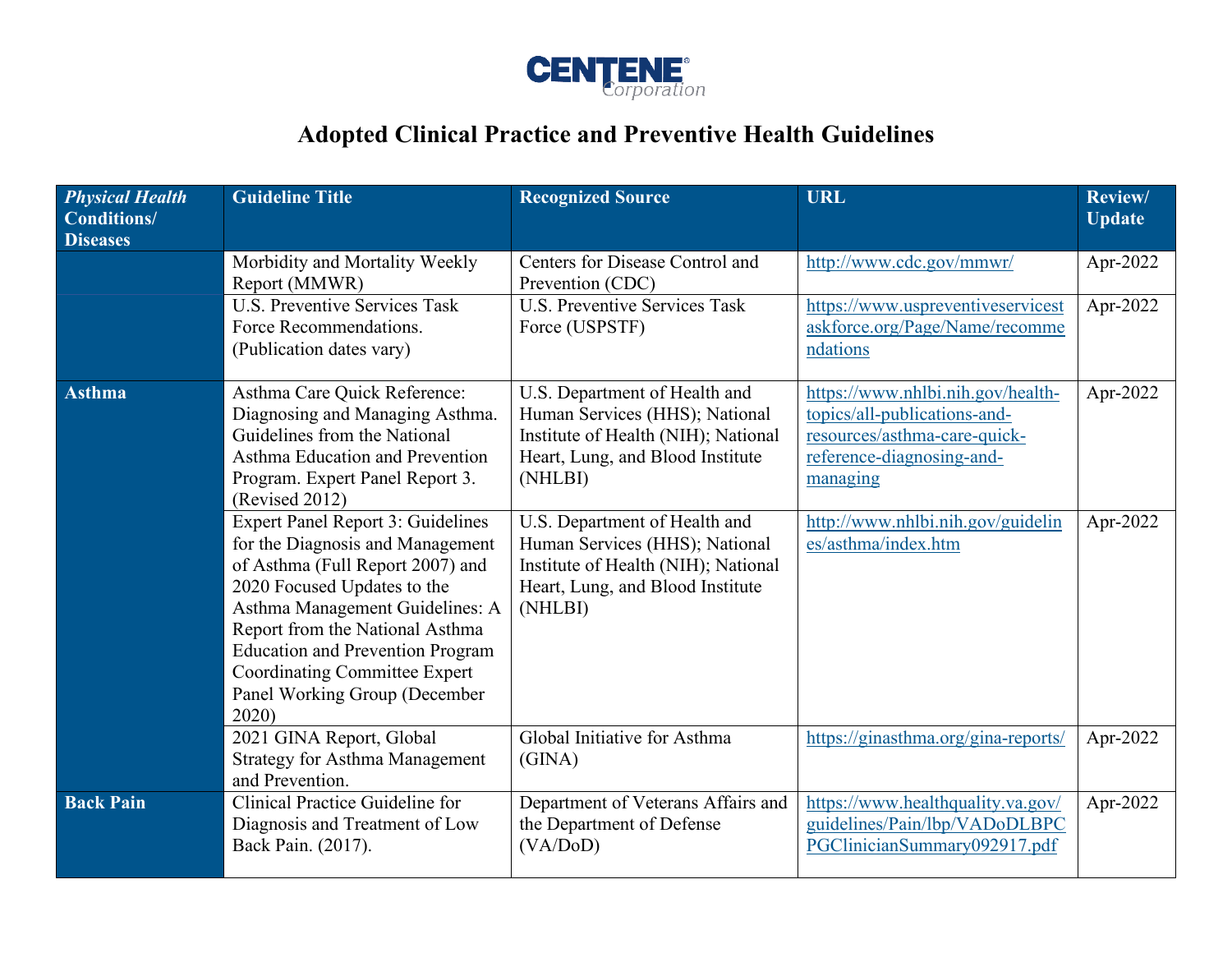

| <b>Physical Health</b><br><b>Conditions/</b><br><b>Diseases</b> | <b>Guideline Title</b>                                                                                                                                                | <b>Recognized Source</b>                               | <b>URL</b>                                                                                                                            | Review/<br><b>Update</b> |
|-----------------------------------------------------------------|-----------------------------------------------------------------------------------------------------------------------------------------------------------------------|--------------------------------------------------------|---------------------------------------------------------------------------------------------------------------------------------------|--------------------------|
|                                                                 | Low Back Pain, Adult Acute and<br>Subacute (Updated March 2018)                                                                                                       | Institute for Clinical Systems<br>Improvement (ICSI)   | https://www.icsi.org/guideline/low<br>-back-pain/                                                                                     | Apr-2022                 |
|                                                                 | Noninvasive Treatments for Acute,<br>Subacute, and Chronic Low Back<br>Pain: A Clinical Practice Guideline<br>from the American College of<br>Physicians (April 2017) | American College of Physicians                         | http://annals.org/aim/fullarticle/26<br>03228/noninvasive-treatments-<br>acute-subacute-chronic-low-back-<br>pain-clinical-practice   | Apr-2022                 |
|                                                                 | Diagnosis and Treatment of Low<br>Back Pain (2020)                                                                                                                    | North American Spine Society<br>(NASS)                 | https://painmed.wpengine.com/wp-<br>content/uploads/2020/12/LowBackPai<br>n.pdf                                                       | Apr-2022                 |
|                                                                 | Low Back Pain: Clinical Practice<br>Guidelines Linked to the<br>International Classification of<br>Functioning, Disability, and Health<br>(2012)                      | Journal of Orthopaedic and Sports<br>Physical Therapy  | https://www.jospt.org/doi/epdf/10.251<br>9/jospt.2012.42.4.A1                                                                         | Apr-2022                 |
| Cancer                                                          | ASCO Guidelines by Clinical Area                                                                                                                                      | American Society of Clinical<br>Oncology               | https://www.asco.org/research-<br>guidelines/quality-<br>guidelines/guidelines                                                        | Apr-2022                 |
|                                                                 | <b>ASTRO Guidelines by Clinical</b><br>Area                                                                                                                           | American Society for Radiation<br>Oncology (ASTRO)     | https://www.astro.org/Patient-<br>Care-and-Research/Clinical-<br>Practice-Statements/Clinical-<br><b>Practice-Guidelines</b>          | Apr-2022                 |
|                                                                 | NCCN Guidelines® & Clinical<br>Resources                                                                                                                              | National Comprehensive Cancer<br>Network (NCCN)        | https://www.nccn.org/professional<br>s/physician gls/default.aspx                                                                     | Apr-2022                 |
| Chlamydia<br><b>Screening</b>                                   | <b>Final Recommendation Statement</b><br>Gonorrhea and Chlamydia:<br>Screening. (September 2021)                                                                      | <b>U.S. Preventive Services Task</b><br>Force (USPSTF) | http://www.uspreventiveservicesta<br>skforce.org/Page/Document/Reco<br>mmendationStatementFinal/chlam<br>ydia-and-gonorrhea-screening | Apr-2022                 |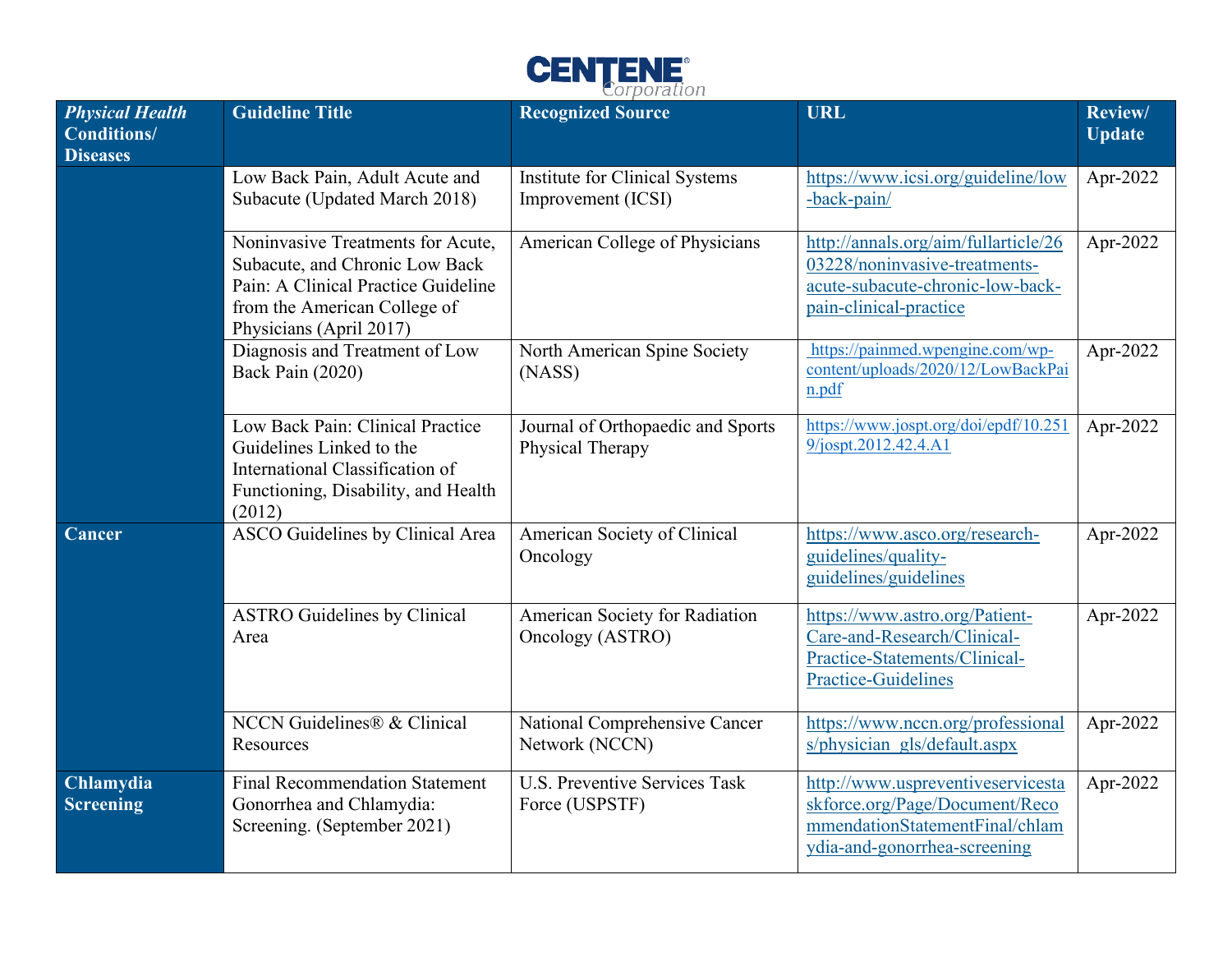

| <b>Physical Health</b><br><b>Conditions/</b><br><b>Diseases</b>            | <b>Guideline Title</b>                                                                                                                                                                                            | <b>Recognized Source</b>                                                                        | <b>URL</b>                                                                                        | <b>Review/</b><br><b>Update</b> |
|----------------------------------------------------------------------------|-------------------------------------------------------------------------------------------------------------------------------------------------------------------------------------------------------------------|-------------------------------------------------------------------------------------------------|---------------------------------------------------------------------------------------------------|---------------------------------|
| <b>Chronic</b><br><b>Obstructive</b><br><b>Pulmonary</b><br><b>Disease</b> | Global Strategy for the Diagnosis,<br>Management, and Prevention of<br>Chronic Obstructive Pulmonary<br>Disease (2021 Report)                                                                                     | The Global Initiative for Chronic<br><b>Obstructive Lung Disease</b>                            | https://goldcopd.org/wp-<br>content/uploads/2020/11/GOLD-<br>REPORT-2021-v1.1-<br>25Nov20 WMV.pdf | Apr-2022                        |
|                                                                            | Pharmacologic Management of<br>Chronic Obstructive Pulmonary<br>Disease. An Official American<br>Thoracic Society Clinical Practice<br>Guideline. (2020)                                                          | American Thoracic Society                                                                       | https://www.atsjournals.org/doi/pd<br>f/10.1164/rccm.202003-0625ST                                | Apr-2022                        |
|                                                                            | Clinical Practice Guideline for the<br>Management of Chronic<br><b>Obstructive Pulmonary Disease</b><br>(2021)                                                                                                    | United States Department of<br>Veteran Affairs (VA) and the<br>Department of Defense (DoD)      | https://www.healthquality.va.gov/<br>guidelines/cd/copd/                                          | Apr-2020                        |
| Congenital<br><b>Disorders</b>                                             | The Care of Children with<br>Congenital Heart Disease in Their<br>Primary Medical Home. (2017).                                                                                                                   | American Academy of Pediatrics<br>(AAP) and the American College of<br>Cardiology (ACC)         | https://pediatrics.aappublications.o<br>rg/content/140/5/e20172607                                | Apr-2022                        |
|                                                                            | Guideline for the Management of<br>Adults with Congenital Heart<br>Disease: A Report of the American<br>College of Cardiology/American<br>Heart Association Task Force on<br>Clinical Practice Guidelines. (2018) | American Heart Association (AHA)<br>and the American College of<br>Cardiology Foundation. (ACC) | https://www.ahajournals.org/doi/e<br>pub/10.1161/CIR.0000000000000<br>603                         | Apr-2022                        |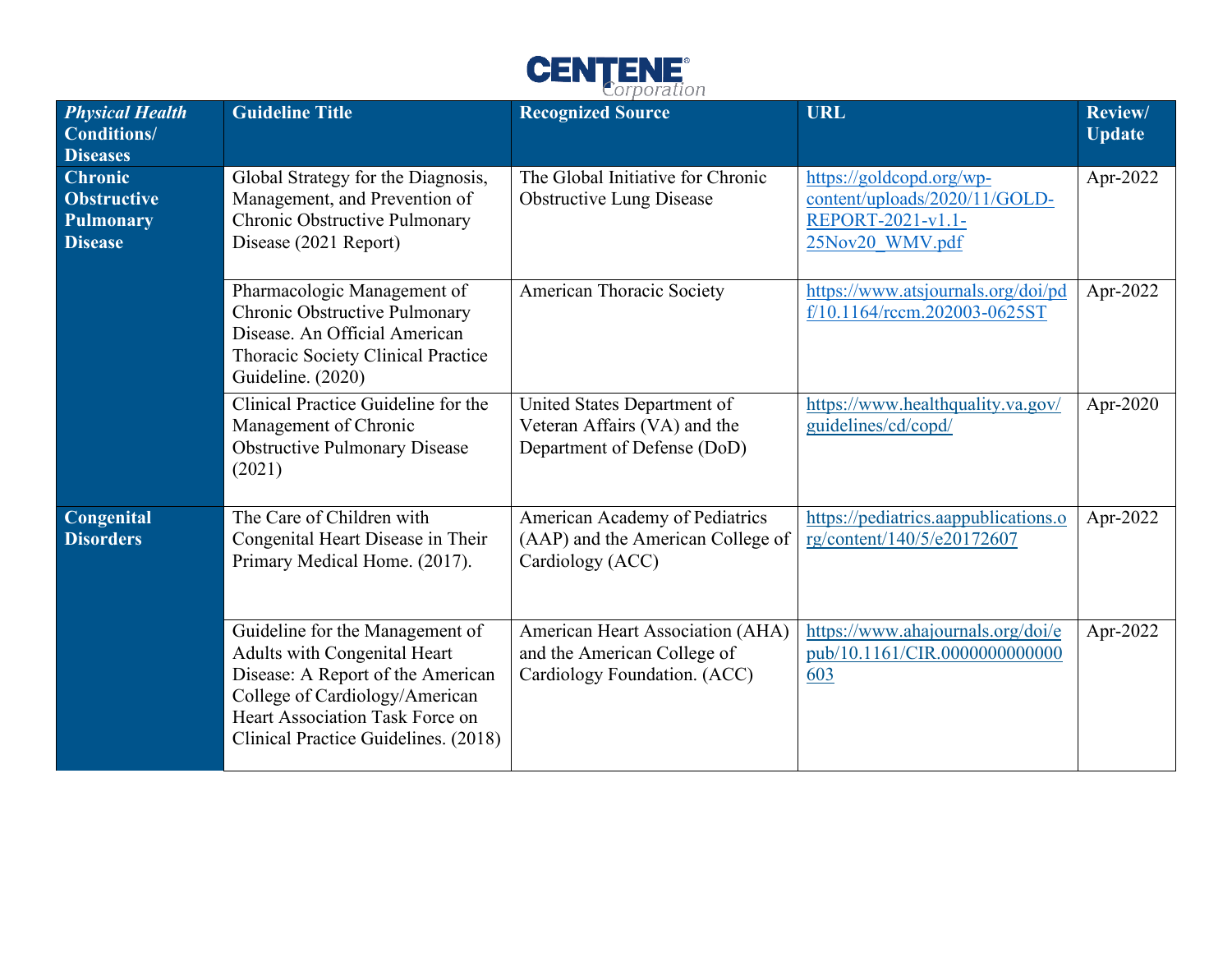

| <b>Physical Health</b><br>Conditions/<br><b>Diseases</b> | <b>Guideline Title</b>                                                                                                                                                                         | <b>Recognized Source</b>                                                                                                                              | <b>URL</b>                                                                                                                                                                                   | Review/<br><b>Update</b> |
|----------------------------------------------------------|------------------------------------------------------------------------------------------------------------------------------------------------------------------------------------------------|-------------------------------------------------------------------------------------------------------------------------------------------------------|----------------------------------------------------------------------------------------------------------------------------------------------------------------------------------------------|--------------------------|
| <b>Coronavirus</b><br>Disease 2019<br>$(Covid-19)$       | Overview of Testing for SARS-<br>CoV-2 (COVID-19) (Updated<br>January 2022)                                                                                                                    | Centers for Disease Control and<br>Prevention (CDC)                                                                                                   | https://www.cdc.gov/coronavirus/<br>2019-neov/hep/testing-<br>overview.html?CDC AA refVal=<br>https%3A%2F%2Fwww.cdc.gov<br>%2Fcoronavirus%2F2019-<br>ncov%2Fhcp%2Fclinical-<br>criteria.html | Apr-2022                 |
|                                                          | <b>COVID-19 Treatment Guidelines</b><br>Panel. Coronavirus Disease 2019<br>(COVID-19) Treatment Guidelines.<br>(Updated regularly, last update<br><b>March 2022)</b>                           | National Institutes of Health (NIH)                                                                                                                   | https://www.covid19treatmentguid<br>elines.nih.gov/                                                                                                                                          | Apr-2022                 |
| <b>Coronary Artery</b><br><b>Disease</b>                 | Integrated Guidelines for<br>Cardiovascular Health and Risk<br>Reduction in Children and<br>Adolescents. The Report of the<br>Expert Panel (October 2012)                                      | U.S. Department of Health and<br>Human Services (HHS); National<br>Institute of Health (NIH); National<br>Heart, Lung, and Blood Institute<br>(NHLBI) | https://www.nhlbi.nih.gov/health-<br>topics/integrated-guidelines-for-<br>cardiovascular-health-and-risk-<br>reduction-in-children-and-<br>adolescents                                       | Apr-2022                 |
|                                                          | <b>ACC/AHA Prevention Guideline:</b><br>2013 ACC/AHA Guideline on the<br>Assessment of Cardiovascular Risk.<br>(Circulation. 2014; 129:S49-S73)<br>(Published online Nov. 2013)                | American College of Cardiology<br>(ACC) and American Heart<br>Association (AHA) Task Force                                                            | https://www.ahajournals.org/doi/1<br>0.1161/01.cir.0000437741.48606.9<br>8                                                                                                                   | Apr-2022                 |
|                                                          | Routine Assessment and Promotion<br>of Physical Activity in Healthcare<br>Settings; A scientific statement<br>from the American heart<br>association (Circulation. 2018;<br>$137: e495 - e522$ | American Heart Association (AHA)                                                                                                                      | https://www.ahajournals.org/looku<br>p/doi/10.1161/CIR.000000000000<br>0559                                                                                                                  | Apr-2022                 |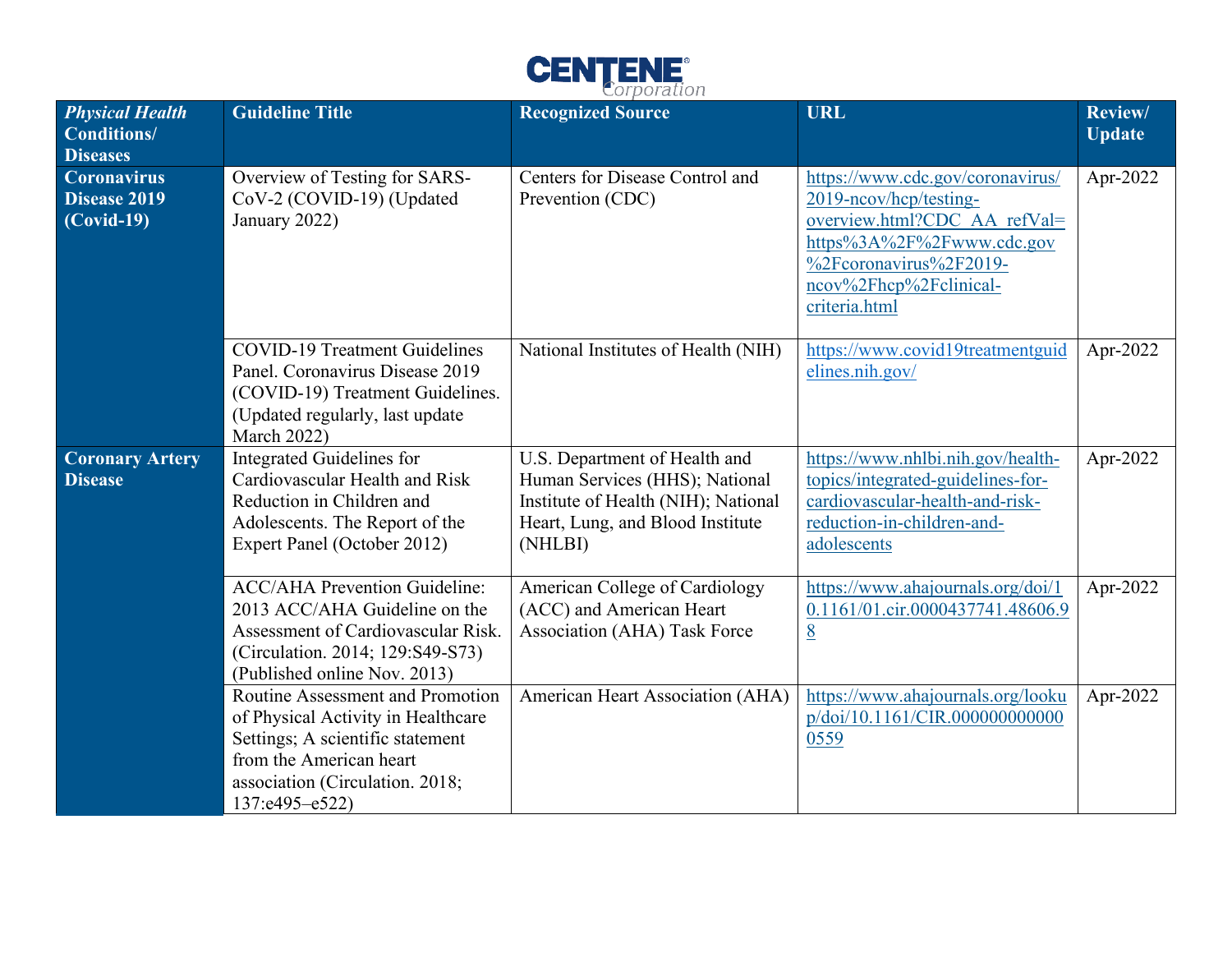

| <b>Physical Health</b><br><b>Conditions/</b><br><b>Diseases</b> | <b>Guideline Title</b>                                                                                                                                                                                                                                                                                                     | <b>Recognized Source</b>                                                                                                     | <b>URL</b>                                                                                       | <b>Review/</b><br><b>Update</b> |
|-----------------------------------------------------------------|----------------------------------------------------------------------------------------------------------------------------------------------------------------------------------------------------------------------------------------------------------------------------------------------------------------------------|------------------------------------------------------------------------------------------------------------------------------|--------------------------------------------------------------------------------------------------|---------------------------------|
|                                                                 | <b>AHA Scientific Statement:</b><br>Secondary Prevention of<br>Atherosclerotic Cardiovascular<br>Disease in Older Adults.<br>(Circulation. 2013; 128:2422-2446)                                                                                                                                                            | American Heart Association (AHA)                                                                                             | http://circ.ahajournals.org/content/<br>128/22/2422.full                                         | Apr-2022                        |
|                                                                 | AHA/ACC/ASH Scientific<br>Statement. Treatment of<br>Hypertension in Patients with<br>Coronary Artery Disease.<br>(Circulation 2015;131:e435-e470)                                                                                                                                                                         | <b>American Heart Association</b><br>(AHA), American College of<br>Cardiology (ACC), and American<br>Society of Hypertension | http://circ.ahajournals.org/content/<br>131/19/e435.full                                         | Apr-2022                        |
|                                                                 | <b>AHA/ACCF Guideline: Secondary</b><br>Prevention and Risk Reduction<br>Therapy for Patients with Coronary<br>and Other Atherosclerotic Vascular<br>Disease, 2011 Update (Circulation.<br>2011; 124: 2458-2473) and<br>(Correction 2015; 131: e048)                                                                       | American Heart Association (AHA)<br>and American College of<br>Cardiology Foundation (ACC)                                   | https://www.ahajournals.org/doi/fu<br>11/10.1161/CIR.0b013e318235eb4<br>$\underline{\mathbf{d}}$ | Apr-2022                        |
|                                                                 | 2019 AHA/ACCF Guideline on the<br>Primary Prevention of<br>Cardiovascular Disease: A Report<br>of the American College of<br>Cardiology/American Heart<br><b>Association Task Force on Clinical</b><br>Practice Guidelines. (Correction<br>2019; 140:e649-e650, Correction<br>2020; 141:e60, Correction 2020;<br>141: e774 | American Heart Association (AHA)<br>and American College of<br>Cardiology Foundation (ACC)                                   | https://www.ahajournals.org/doi/1<br>0.1161/CIR.0000000000000678                                 | Apr-2022                        |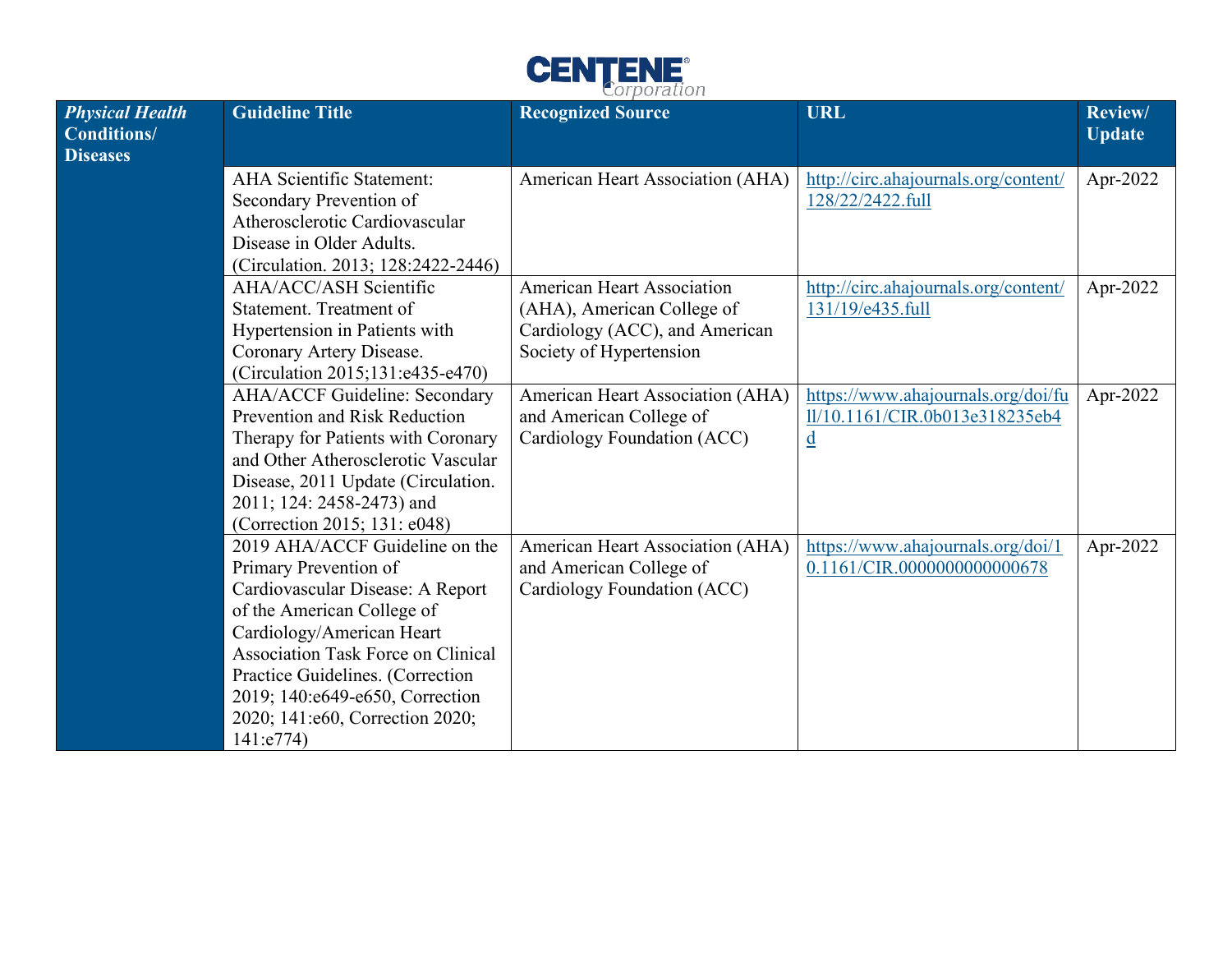

| <b>Physical Health</b><br><b>Conditions/</b><br><b>Diseases</b> | <b>Guideline Title</b>                                                                                                                                                                                                                                                                                                    | <b>Recognized Source</b>                                                                             | <b>URL</b>                                                                                                                   | <b>Review/</b><br><b>Update</b> |
|-----------------------------------------------------------------|---------------------------------------------------------------------------------------------------------------------------------------------------------------------------------------------------------------------------------------------------------------------------------------------------------------------------|------------------------------------------------------------------------------------------------------|------------------------------------------------------------------------------------------------------------------------------|---------------------------------|
|                                                                 | 2021 ACC/AHA/SCAI Guideline<br>for Coronary Artery<br>Revascularization: A Report of the<br>American College of<br>Cardiology/American Heart<br>Association Joint Committee on<br>Clinical Practice Guidelines.<br>(Published Dec. 2021) (Circulation.<br>2022;145:e18-e114)                                              | American College of<br>Cardiology/American Heart<br>Association                                      | https://www.ahajournals.org/doi/1<br>0.1161/CIR.0000000000001038                                                             | Apr-2022                        |
| <b>Critical Care</b>                                            | Surviving Sepsis Campaign:<br>International Guidelines for<br>Management of Sepsis and Septic<br><b>Shock 2021</b>                                                                                                                                                                                                        | Society of Critical Care Medicine<br>and European Society of Intensive<br>Care Medicine.             | https://journals.lww.com/ccmjournal/<br>Fulltext/2021/11000/Surviving Sepsi<br>s Campaign International.21.aspx              | Apr-2022                        |
|                                                                 | The Third International Consensus<br>Definitions for Sepsis and Septic<br>Shock (Sepsis-3)                                                                                                                                                                                                                                | Journal of the American Medical<br>Association                                                       | https://oce.ovid.com/article/00005407<br>-201602230-00023                                                                    | Apr-2022                        |
| <b>Diabetes</b>                                                 | <b>AACE/ACE Consensus Statement:</b><br>Consensus Statement by the<br>American Association of Clinical<br><b>Endocrinologists and American</b><br>College of Endocrinology on the<br>Comprehensive Type 2 Diabetes<br>Management Algorithm-2020<br><b>Executive Summary (Endocrine</b><br>Practice 2020; Volume 26, No.1) | American Association of Clinical<br><b>Endocrinologists and American</b><br>College of Endocrinology | https://www.endocrinepractice.org<br>/action/showPdf?pii=S1530-<br>891X%2820%2935066-7                                       | Apr-2022                        |
|                                                                 | Professional Practice Committee:<br>Standards of Medical Care in<br>Diabetes-2022 (Diabetes Care<br>2022, Volume 45,<br>(Supplement 1):S3)                                                                                                                                                                                | <b>American Diabetes Association</b><br>(ADA)                                                        | https://diabetesjournals.org/care/ar<br>ticle/45/Supplement 1/S3/138918/<br>Professional-Practice-Committee-<br>Standards-of | Apr-2022                        |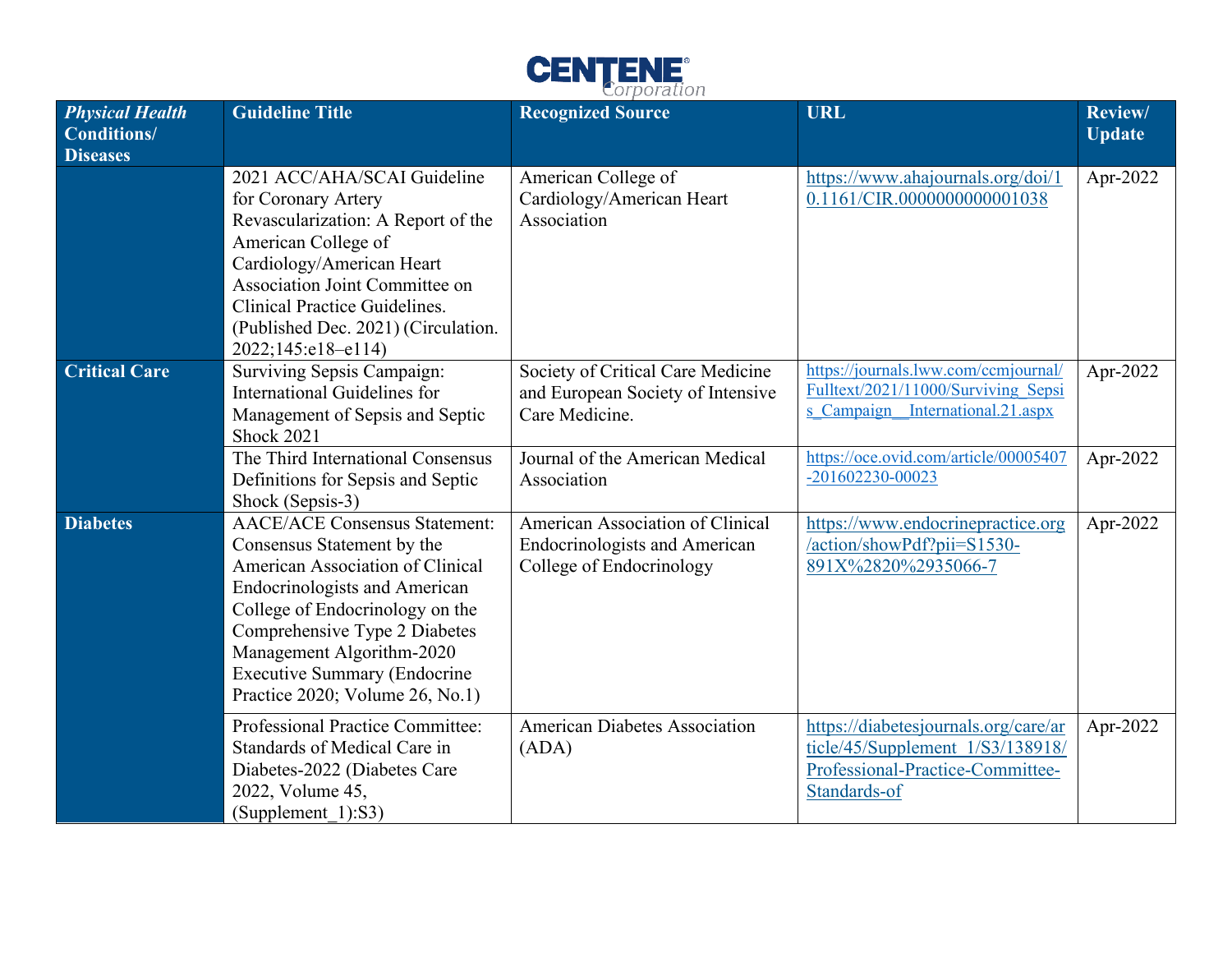

| <b>Physical Health</b><br><b>Conditions/</b><br><b>Diseases</b> | <b>Guideline Title</b>                                                                                                                                                                                                                     | <b>Recognized Source</b>                                                                                                                                                        | <b>URL</b>                                                       | <b>Review/</b><br><b>Update</b> |
|-----------------------------------------------------------------|--------------------------------------------------------------------------------------------------------------------------------------------------------------------------------------------------------------------------------------------|---------------------------------------------------------------------------------------------------------------------------------------------------------------------------------|------------------------------------------------------------------|---------------------------------|
| <b>Epilepsy</b>                                                 | Guidelines by Topic: Epilepsy                                                                                                                                                                                                              | American Academy of Neurology<br>and American Epilepsy Society                                                                                                                  | https://www.aan.com/Guidelines/<br>Home/ByTopic?topicId=23       | Apr-2022                        |
| <b>Frailty and</b><br><b>Special</b><br><b>Populations</b>      | <b>American Geriatrics Society 2019</b><br>Updated AGS Beers Criteria® for<br>Potentially Inappropriate<br>Medication Use in Older Adults.                                                                                                 | American Geriatrics Society (AGS)                                                                                                                                               | https://onlinelibrary.wiley.com/doi<br>/10.1111/jgs.15767        | Apr-2022                        |
|                                                                 | Managing Medicines for Adults<br>Receiving Social Care in the<br>Community. (2017)                                                                                                                                                         | National Institute for Health and<br>Care Excellence (NICE)                                                                                                                     | https://www.nice.org.uk/guidance/<br>ng67                        | Apr-2022                        |
| <b>General Evidence</b><br><b>Based Medicine</b>                | Choosing Wisely                                                                                                                                                                                                                            | Choosing Wisely; American Board<br>of Internal Medicine Foundation                                                                                                              | https://www.choosingwisely.org/                                  | Apr-2022                        |
| <b>Heart Failure</b>                                            | 2017 ACC/AHA/HFSA Focused<br>Update of the 2013 ACCF/AHA<br>Guideline for the Management of<br>Heart Failure: A Report of the<br>ACC, AHA and HFSA<br>(Circulation. 2017;<br>CIR.0000000000000509, originally<br>published April 28, 2017) | American College of Cardiology<br>(ACC) Foundation, American Heart<br>Association (AHA) Task Force on<br>Practice Guidelines and the Heart<br>Failure Society of America (HFSA) | https://www.ahajournals.org/doi/1<br>0.1161/cir.0000000000000509 | Apr-2022                        |
| Hemophilia                                                      | NHF-McMaster Guideline on Care<br>Models for Haemophilia<br>Management. (2017).                                                                                                                                                            | National Hemophilia Foundation<br>(NHF)                                                                                                                                         | https://onlinelibrary.wiley.com/doi<br>/full/10.1111/hae.13008   | Apr-2022                        |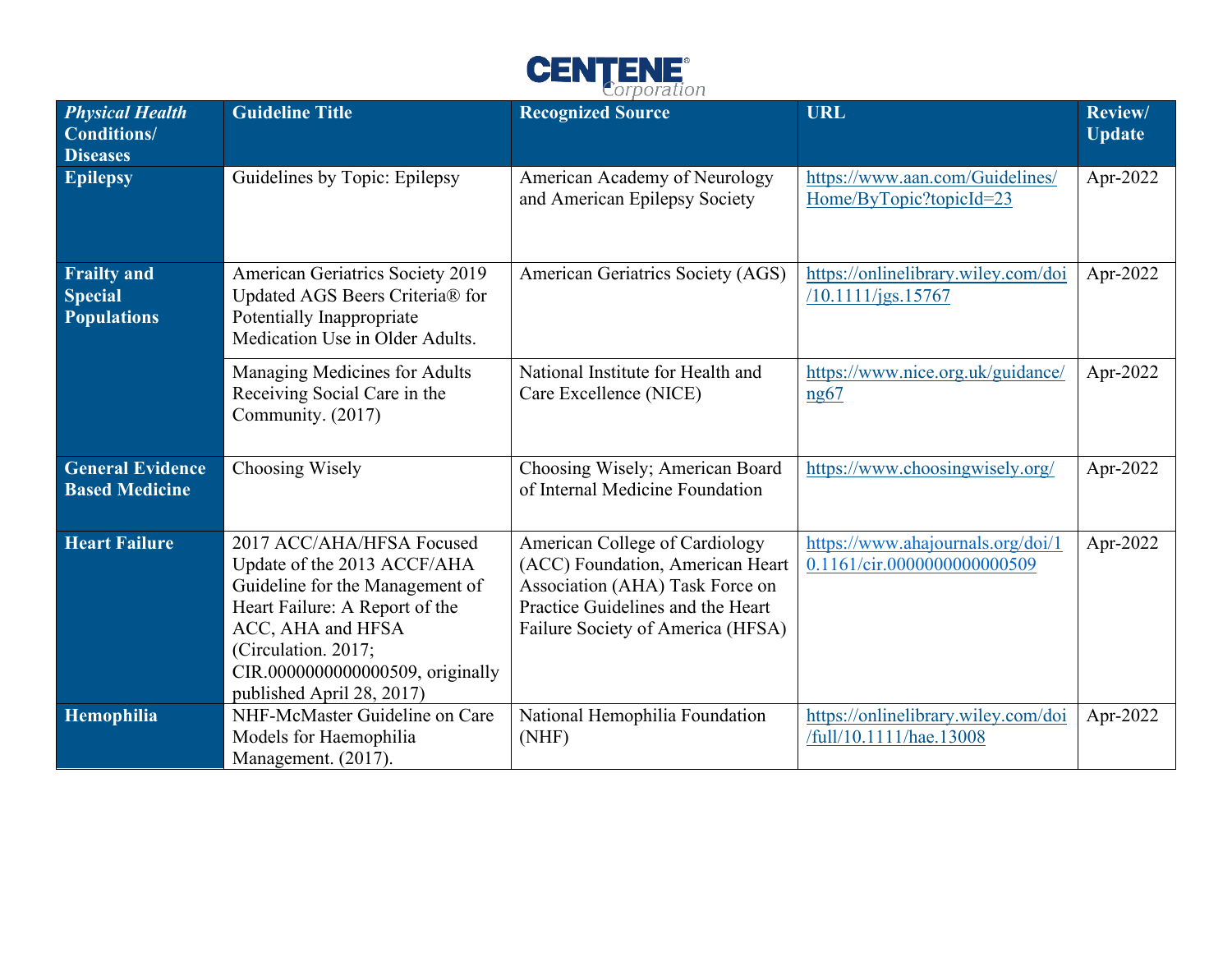

| <b>Physical Health</b><br><b>Conditions/</b><br><b>Diseases</b> | <b>Guideline Title</b>                                                                                                    | <b>Recognized Source</b>                                                                                               | <b>URL</b>                                                                                                                                                                | Review/<br><b>Update</b> |
|-----------------------------------------------------------------|---------------------------------------------------------------------------------------------------------------------------|------------------------------------------------------------------------------------------------------------------------|---------------------------------------------------------------------------------------------------------------------------------------------------------------------------|--------------------------|
| <b>HIV/AIDS</b>                                                 | Human Immunodeficiency Virus<br>(HIV) Infection: Screening. (2019).                                                       | <b>United States Preventive Services</b><br>Task Force (USPSTF)                                                        | https://www.uspreventiveservicest<br>askforce.org/uspstf/recommendati<br>on/human-immunodeficiency-<br>virus-hiv-infection-screening                                      | Apr-2022                 |
|                                                                 | Prevention of Human<br>Immunodeficiency Virus (HIV)<br>Infection: Preexposure Prophylaxis.<br>(2019- update in progress). | <b>United States Preventive Services</b><br>Task Force (USPSTF)                                                        | https://www.uspreventiveservicest<br>askforce.org/uspstf/recommendati<br>on/prevention-of-human-<br>immunodeficiency-virus-hiv-<br>infection-pre-exposure-<br>prophylaxis | Apr-2022                 |
|                                                                 | Routine Human Immunodeficiency<br>Virus Screening. (2014- reaffirmed<br>$2020$ ).                                         | American College of Obstetricians<br>and Gynecologists (ACOG)                                                          | https://www.acog.org/clinical/clini<br>cal-guidance/committee-<br>opinion/articles/2014/05/routine-<br>human-immunodeficiency-virus-<br>screening                         | Apr-2022                 |
|                                                                 | Ryan White HIV/AIDS Program<br>Clinical Care Guidelines and<br>Resources                                                  | U.S. Department of Health and<br>Human Services (HHS)<br><b>Health Resources and Services</b><br>Administration (HRSA) | https://ryanwhite.hrsa.gov/grants/c<br>linical-care-guidelines-resources                                                                                                  | Apr-2022                 |
|                                                                 | Diagnosis and Management of<br>Acute HIV Infection. (Reviewed<br>and updated 2021).                                       | <b>AIDS</b> Institute                                                                                                  | https://www.hivguidelines.org/hiv-<br>testing-acute-infection/acute-hiv/                                                                                                  | Apr-2022                 |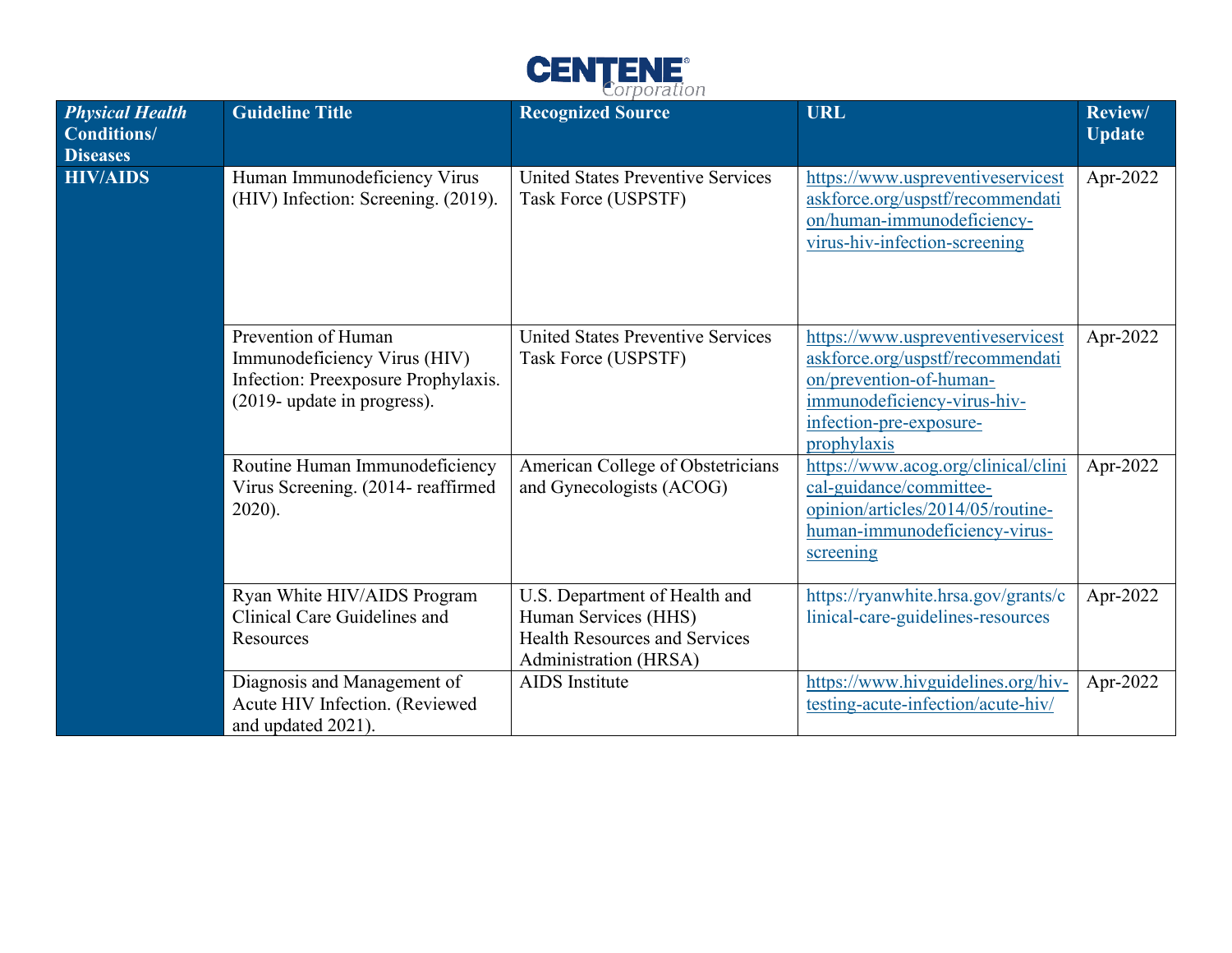

| <b>Physical Health</b><br><b>Conditions/</b><br><b>Diseases</b> | <b>Guideline Title</b>                                                                                                                                                                                                                                                                                                        | <b>Recognized Source</b>                                                                                                 | <b>URL</b>                                                                                                                    | Review/<br><b>Update</b> |
|-----------------------------------------------------------------|-------------------------------------------------------------------------------------------------------------------------------------------------------------------------------------------------------------------------------------------------------------------------------------------------------------------------------|--------------------------------------------------------------------------------------------------------------------------|-------------------------------------------------------------------------------------------------------------------------------|--------------------------|
| Hyperlipidemia                                                  | <b>ACC/AHA Prevention Guideline:</b><br>2013 ACC/AHA Guideline on the<br>Treatment of Blood Cholesterol to<br>Reduce Atherosclerotic<br>Cardiovascular Risk in Adults.<br>(Circulation 2014; 129:S1-S45,<br>Circulation 2014; 129:S46-S48,<br>Circulation 2015; 132:e396,)                                                    | American College of Cardiology<br>(ACC), American Heart<br>Association (AHA) Task Force on<br><b>Practice Guidelines</b> | https://www.ahajournals.org/doi/fu<br>1l/10.1161/01.cir.0000437738.638<br>53.7a                                               | Apr-2022                 |
| <b>Hypertension</b>                                             | 2017<br>ACC/AHA/AAPA/ABC/ACPM/<br>AGS/APhA/ASH/ASPC/NMA/PC<br>NA Guideline for the Prevention,<br>Detection, Evaluation and<br>Management of High Blood<br>Pressure in Adults; A Report of the<br>American College of<br>Cardiology/American Heart<br><b>Association Task Force on Clinical</b><br><b>Practice Guidelines</b> | Journal of the American College of<br>Cardiology (ACC)                                                                   | http://www.onlinejacc.org/content/<br>71/19/e127.full.pdf? ga=2.193364<br>781.1266825403.1554128597-<br>1581546980.1542635095 | Apr-2022                 |
| <b>Hypertension</b><br><b>Immunizations</b>                     | 2020 International Society of<br><b>Hypertension Global Hypertension</b><br><b>Practice Guidelines</b>                                                                                                                                                                                                                        | American Heart Association (AHA)                                                                                         | https://www.ahajournals.org/doi/1<br>0.1161/HYPERTENSIONAHA.12<br>0.15026                                                     | Apr-2022                 |
|                                                                 | Adult Immunization Schedule.<br>Recommendations for Ages 19<br>years or older, United States, 2022                                                                                                                                                                                                                            | <b>Advisory Committee on</b><br><b>Immunization Practices (ACIP)</b>                                                     | http://www.cdc.gov/vaccines/sche<br>dules/hcp/adult.html                                                                      | Apr-2022                 |
|                                                                 | Child and Adolescent<br>Immunization Schedule.<br>Recommendations for Ages 18<br>years or younger, United States,<br>2022                                                                                                                                                                                                     | Advisory Committee on<br><b>Immunization Practices (ACIP)</b>                                                            | http://www.cdc.gov/vaccines/sche<br>dules/hcp/child-adolescent.html                                                           | Apr-2022                 |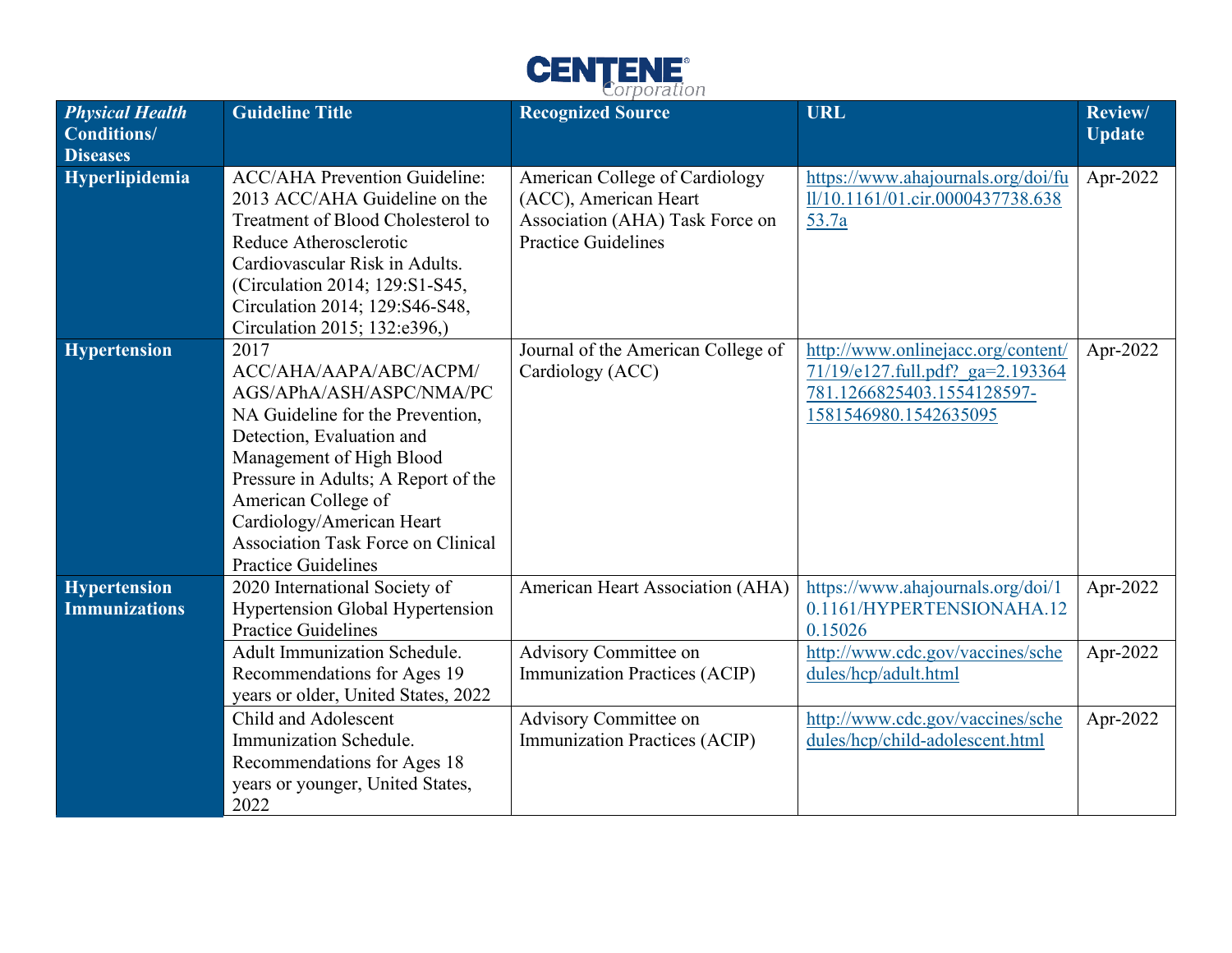

| <b>Physical Health</b><br><b>Conditions/</b><br><b>Diseases</b> | <b>Guideline Title</b>                                                                                                                        | <b>Recognized Source</b>                                                                                             | <b>URL</b>                                                                                                                      | Review/<br><b>Update</b> |
|-----------------------------------------------------------------|-----------------------------------------------------------------------------------------------------------------------------------------------|----------------------------------------------------------------------------------------------------------------------|---------------------------------------------------------------------------------------------------------------------------------|--------------------------|
|                                                                 | Prevention and Control of Seasonal<br>Influenza with Vaccines:<br>Recommendations of the ACIP —<br>United States, 2021-22 Influenza<br>Season | Advisory Committee on<br><b>Immunization Practices (ACIP)</b>                                                        | https://www.cdc.gov/mmwr/volum<br>es/70/rr/rr7005a1.htm                                                                         | Apr-2022                 |
| <b>Lead Poisoning</b>                                           | CDC's Childhood Lead Poisoning<br>Prevention Program                                                                                          | Advisory Committee on Childhood<br><b>Lead Poisoning Prevention</b><br>(ACCLPP)                                      | https://www.cdc.gov/nceh/lead/def<br>ault.htm                                                                                   | Apr-2022                 |
| <b>Long-Term Care</b>                                           | Transitions of Care in the Long-<br>Term Care Continuum Clinical<br>Practice Guidelines 2010                                                  | <b>American Medical Directors</b><br>Association (AMDA) The Society<br>for Post-Acute and Long-Term<br>Care Medicine | https://paltc.org/?q=product-<br>store/transitions-care-cpg                                                                     | Apr-2022                 |
| <b>Opioids</b> for<br><b>Chronic Pain</b>                       | CDC Guideline for Prescribing<br>Opioids for Chronic Pain                                                                                     | Centers for Disease Control and<br>Prevention (CDC)                                                                  | https://www.cdc.gov/drugoverdose<br>/prescribing/guideline.html                                                                 | Apr-2022                 |
| <b>Osteoporosis</b>                                             | Clinical Practice Guidelines for the<br>Diagnosis and Treatment of<br>Postmenopausal Osteoporosis.<br>(2020 Update).                          | American Association of Clinical<br>Endocrinologists (AACE)                                                          | https://pro.aace.com/disease-state-<br>resources/bone-and-<br>parathyroid/clinical-practice-<br>guidelines/clinical-practice    | $\overline{Apr}$ -2022   |
| <b>Osteoporosis</b><br><b>Palliative Care</b>                   | <b>ACOG Clinical Practice Bulletin</b><br>No. 1. Osteoporosis Prevention,<br>Screening, and Diagnosis (2021).                                 | American College of Obstetricians<br>and Gynecologists (ACOG)                                                        | https://journals.lww.com/greenjour<br>nal/Fulltext/2021/09000/Osteopor<br>osis Prevention, Screening, and<br>Diagnosis .30.aspx | Apr-2022                 |
|                                                                 | <b>Clinical Practice Guidelines for</b><br>Quality Palliative Care 4 <sup>th</sup> Edition                                                    | National Coalition for Hospice and<br>Palliative Care                                                                | https://www.nationalcoalitionhpc.<br>org/ncp/                                                                                   | Apr-2022                 |
| <b>Perinatal Care</b>                                           | AFP by Topic: Prenatal<br>(Publication dates vary)                                                                                            | American Academy of Family<br>Physicians (AAFP)                                                                      | https://www.aafp.org/afp/topicMo<br>dules/viewTopicModule.htm?topic<br>ModuleId=25                                              | Apr-2022                 |
|                                                                 | AFP by Topic: Labor, Delivery,<br>and Post-Partum Issues (Publication<br>dates vary)                                                          |                                                                                                                      | https://www.aafp.org/afp/topicMo<br>dules/viewTopicModule.htm?topic<br>ModuleId=16                                              |                          |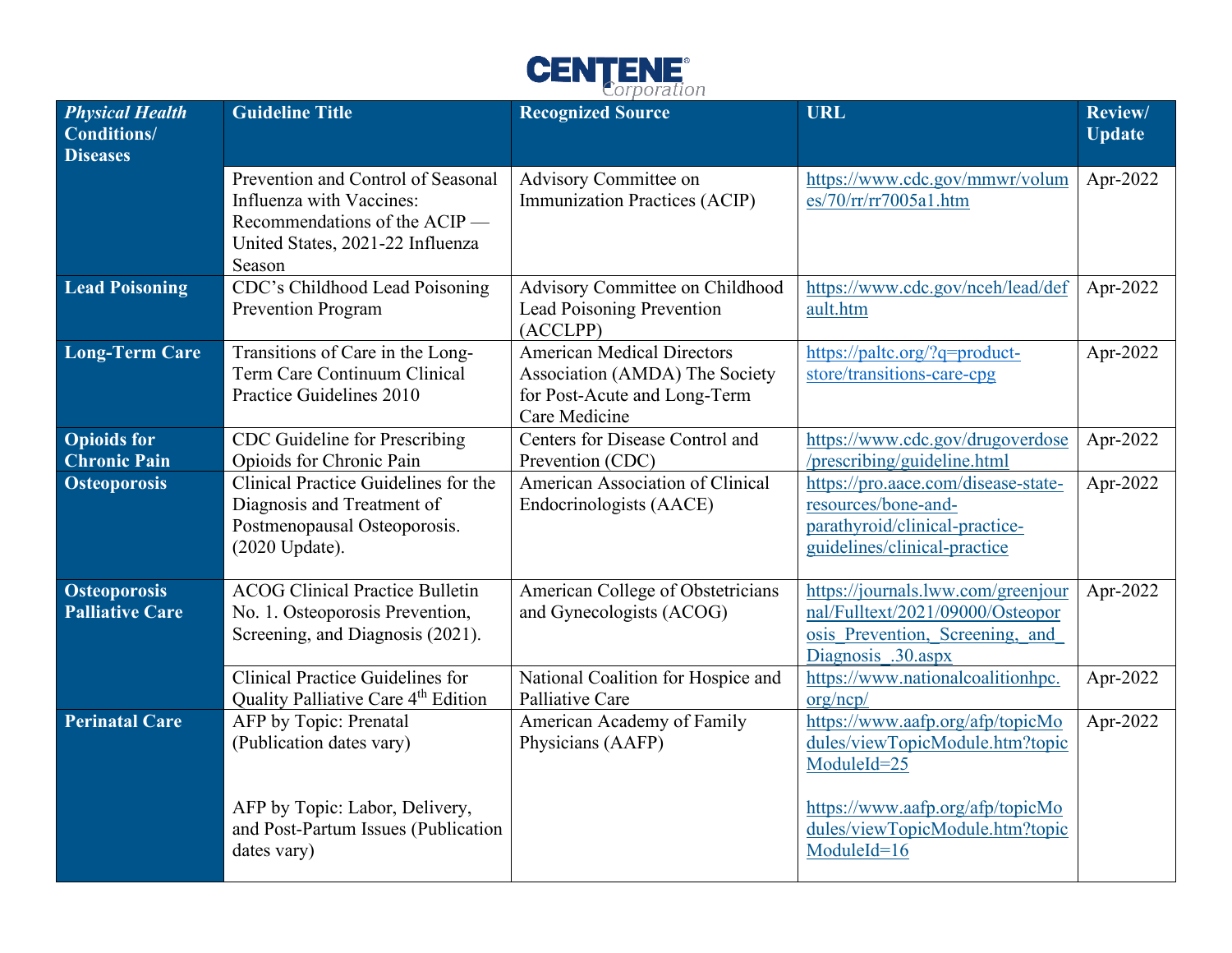

| <b>Physical Health</b><br><b>Conditions/</b><br><b>Diseases</b> | <b>Guideline Title</b>                                                                                                                                                                                                                                  | <b>Recognized Source</b>                                                                                           | <b>URL</b>                                                                                                                                                                                                                                          | Review/<br><b>Update</b> |
|-----------------------------------------------------------------|---------------------------------------------------------------------------------------------------------------------------------------------------------------------------------------------------------------------------------------------------------|--------------------------------------------------------------------------------------------------------------------|-----------------------------------------------------------------------------------------------------------------------------------------------------------------------------------------------------------------------------------------------------|--------------------------|
| <b>Perinatal Care</b>                                           | Guidelines for Perinatal Care,<br>Eighth Edition (2017)                                                                                                                                                                                                 | American College of Obstetricians<br>and Gynecologists (ACOG)                                                      | Available online for ACOG<br>members only.<br>https://www.acog.org/clinical/jour<br>nals-and-<br>publications/ebook/guidelines-for-<br>perinatal-care<br>https://www.acog.org/clinical/sear<br>ch#sort=relevancy&f:topic=[obstet<br>ric%20delivery] | Apr-2022                 |
| Pneumonia                                                       | Management of Adults with<br>Hospital-acquired and<br>Ventilator-associated Pneumonia:<br>2016 Clinical Practice<br>Guidelines by the Infectious<br>Diseases Society of America and<br>the American Thoracic Society.<br>(2016).                        | Infectious Diseases Society of<br>America (IDSA)                                                                   | https://www.thoracic.org/statemen<br>ts/resources/tb-opi/hap-vap-<br>guidelines-2016.pdf                                                                                                                                                            | Apr-2022                 |
|                                                                 | Diagnosis and Treatment of Adults<br>with Community-acquired<br>Pneumonia. An Official Practice<br>Guideline of the American<br>Thoracic Society and Infectious<br>Diseases Society of America.<br>(Published 2019)                                     | American Thoracic Society,<br>Infectious Diseases Society of<br>America                                            | https://www.idsociety.org/practice<br>-guideline/community-acquired-<br>pneumonia-cap-in-adults/                                                                                                                                                    | Apr-2022                 |
|                                                                 | The Management of Community-<br>Acquired Pneumonia in Infants and<br>Children Older Than 3 Months of<br>Age: Clinical Practice Guidelines<br>by the Pediatric Infectious Diseases<br>Society and the Infectious Diseases<br>Society of America. (2011). | <b>Pediatric Infectious Diseases</b><br>Society (PIDS) and the Infectious<br>Diseases Society of America<br>(IDSA) | https://www.ncbi.nlm.nih.gov/pmc<br>/articles/PMC7107838/pdf/cir531.<br>pdf                                                                                                                                                                         | Apr-2022                 |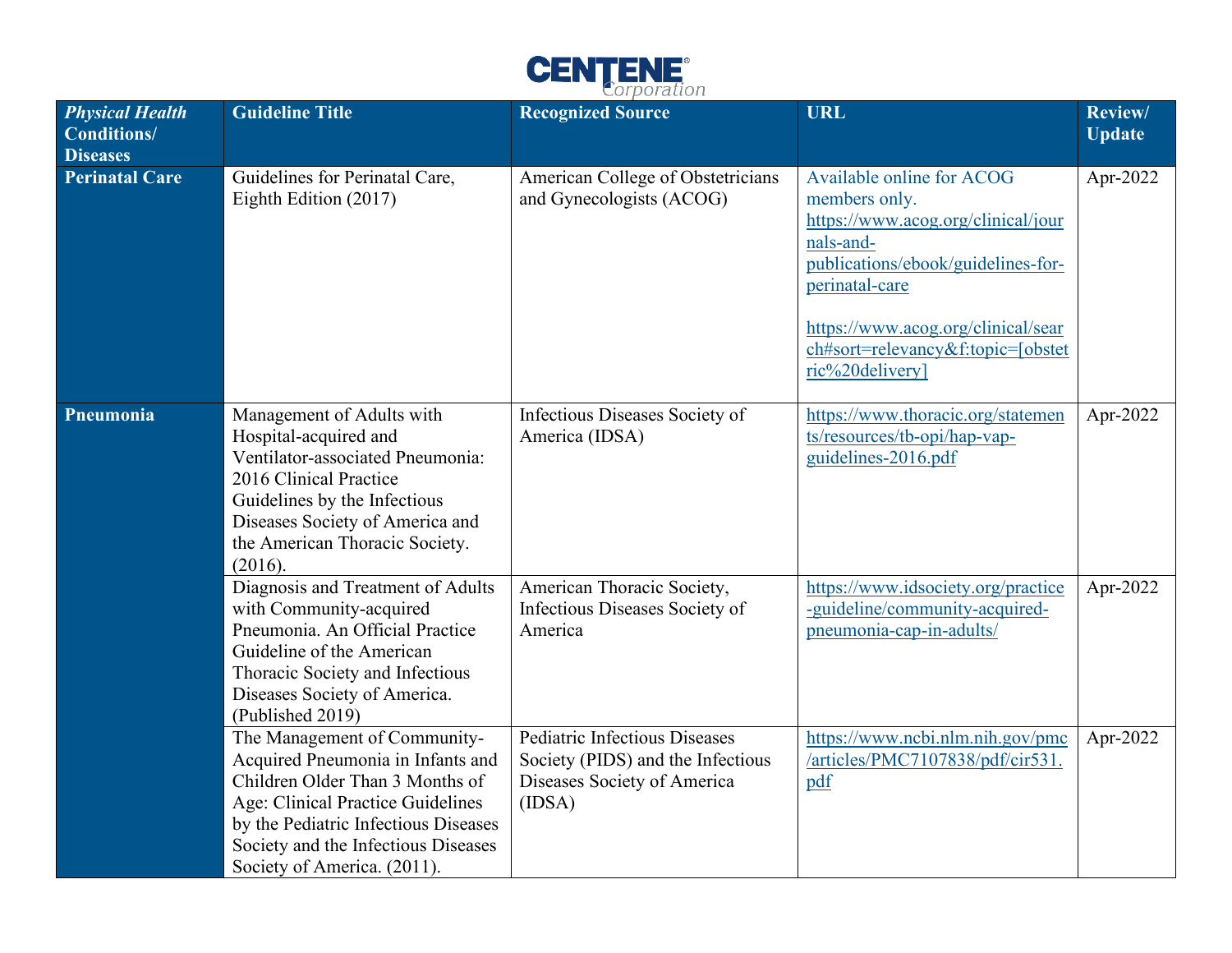

| <b>Physical Health</b><br><b>Conditions/</b><br><b>Diseases</b> | <b>Guideline Title</b>                                                                                                                                                                                 | <b>Recognized Source</b>                                          | <b>URL</b>                                                                                                                                                                                                                                  | Review/<br><b>Update</b> |
|-----------------------------------------------------------------|--------------------------------------------------------------------------------------------------------------------------------------------------------------------------------------------------------|-------------------------------------------------------------------|---------------------------------------------------------------------------------------------------------------------------------------------------------------------------------------------------------------------------------------------|--------------------------|
| <b>Preventive Care</b><br>(Adults)                              | <b>Adult Preventive Screenings</b>                                                                                                                                                                     | <b>United States Preventive Services</b><br>Task Force (USPSTF)   | https://www.uspreventiveservicest<br>askforce.org/uspstf/index.php/topi<br>c search results?topic status=P                                                                                                                                  | Apr-2022                 |
| <b>Preventive Care</b><br>(Pediatrics)                          | Guidelines on Periodicity of<br><b>Examination, Preventive Dental</b><br>Services, Anticipatory<br>Guidance/Counseling, and Oral<br>Treatment for Infants, Children,<br>and Adolescents (Revised 2018) | American Academy of Pediatric<br>Dentistry (AAPD)                 | https://www.aapd.org/research/ora<br>1-health-policies--<br>recommendations/periodicity-of-<br>examination-preventive-dental-<br>services-anticipatory-guidance-<br>counseling-and-oral-treatment-for-<br>infants-children-and-adolescents/ | Apr-2022                 |
|                                                                 | Periodicity Schedule:<br>Recommendations for Preventive<br>Pediatric Health Care (2021)                                                                                                                | Bright Futures/American Academy<br>of Pediatrics                  | https://www.aap.org/en/practice-<br>management/care-delivery-<br>approaches/periodicity-schedule/                                                                                                                                           | Apr-2022                 |
| <b>Respiratory Illness</b>                                      | <b>Adult and Pediatric treatment</b><br>recommendations.                                                                                                                                               | Centers for Disease Control and<br>Prevention (CDC)               | https://www.cdc.gov/antibiotic-<br>use/clinicians.html                                                                                                                                                                                      | Apr-2022                 |
|                                                                 | AFP by Topic: Respiratory Tract<br>Infections (Publication dates vary)                                                                                                                                 | American Academy of Family<br>Physicians (AAFP)                   | http://www.aafp.org/afp/topicMod<br>ules/viewTopicModule.htm?topic<br>ModuleId=29                                                                                                                                                           | Apr-2022                 |
| <b>Rheumatoid</b><br><b>Arthritis</b>                           | 2021 American College of<br>Rheumatology Guideline for the<br><b>Treatment of Rheumatoid Arthritis</b>                                                                                                 | American College of<br>Rheumatology (ACR)                         | https://www.rheumatology.org/Pra<br>ctice-Quality/Clinical-<br>Support/Clinical-Practice-<br>Guidelines/Rheumatoid-Arthritis                                                                                                                | Apr-2022                 |
| <b>Sickle Cell</b>                                              | Sickle Cell Disease,<br>Recommendations (Last reviewed<br>October 21, 2021)                                                                                                                            | Centers for Disease Control and<br>Prevention (CDC)               | http://www.cdc.gov/ncbddd/sickle<br>cell/recommendations.html                                                                                                                                                                               | Apr-2022                 |
|                                                                 | Evidence-Based Management of<br>Sickle Cell Disease: Expert Panel<br>report, $2014$                                                                                                                    | National Institutes of Health Heart,<br>Lung, and Blood Institute | https://www.nhlbi.nih.gov/sites/de<br>fault/files/publications/56-<br>364NFULL.pdf                                                                                                                                                          | Apr-2022                 |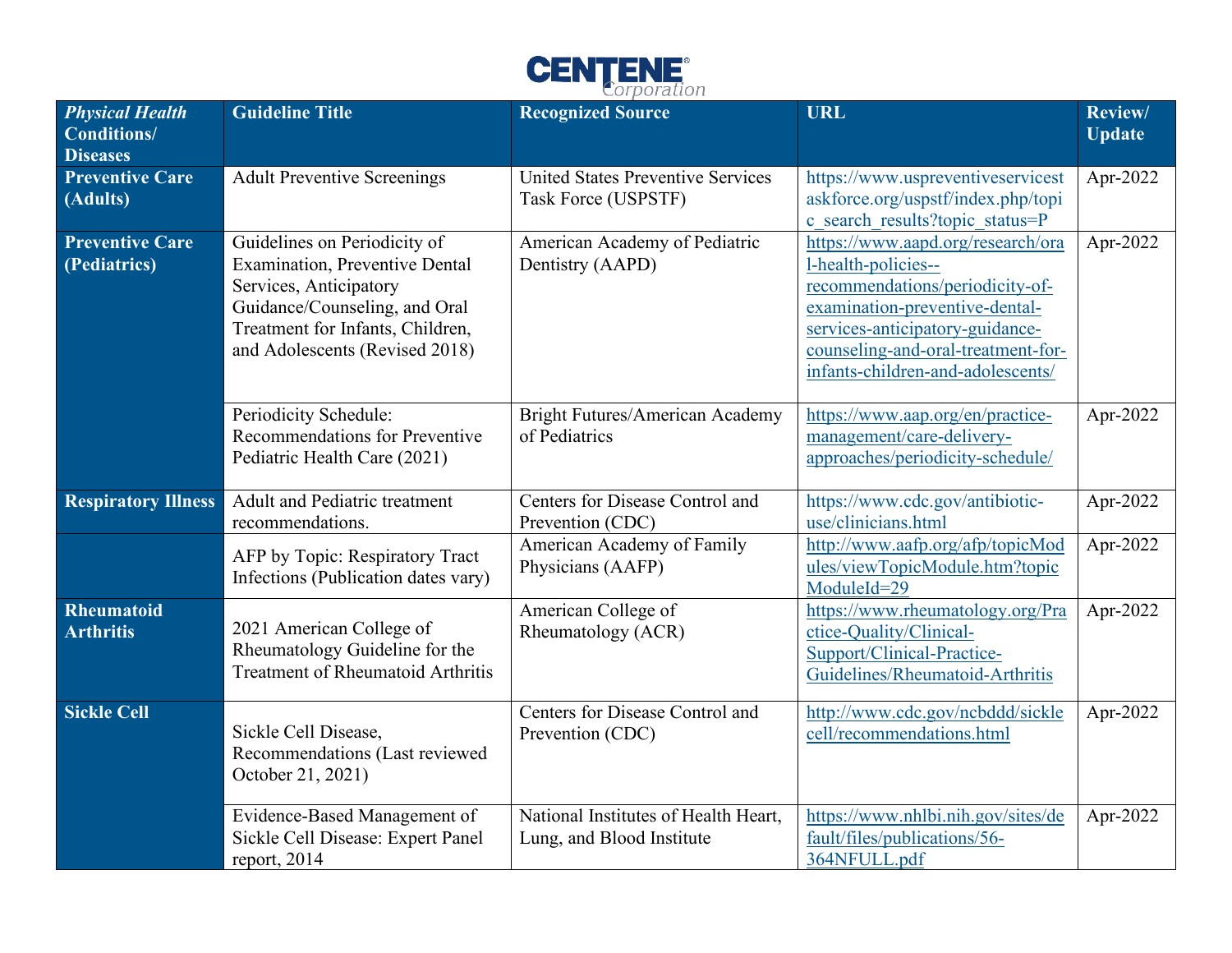

| <b>Physical Health</b><br><b>Conditions/</b><br><b>Diseases</b>     | <b>Guideline Title</b>                                                                                                                       | <b>Recognized Source</b>                                                                                    | <b>URL</b>                                                                                                                                                                         | Review/<br><b>Update</b> |
|---------------------------------------------------------------------|----------------------------------------------------------------------------------------------------------------------------------------------|-------------------------------------------------------------------------------------------------------------|------------------------------------------------------------------------------------------------------------------------------------------------------------------------------------|--------------------------|
| <b>Special Health</b><br><b>Care Needs of</b><br><b>Adolescents</b> | National Standards for Systems of<br>Care for Children and Youth with<br>Special Health Care Needs                                           | Association Of Maternal and Child<br>Health Programs and the<br>National Academy for State Health<br>Policy | http://cyshcnstandards.amchp.org/<br>app-national-<br>standards/#/coredomain                                                                                                       | Apr-2022                 |
| <b>Tobacco Cessation</b>                                            | Tobacco and Nicotine Cessation<br>During Pregnancy. Committee<br>Opinion No. 807 (May 2020)                                                  | American College of Obstetricians<br>and Gynecologists (ACOG)                                               | https://www.acog.org/clinical/clini<br>cal-guidance/committee-<br>opinion/articles/2020/05/tobacco-<br>and-nicotine-cessation-during-<br>pregnancy                                 | Apr-2022                 |
|                                                                     | <b>Cessation Materials for State</b><br><b>Tobacco Control Programs</b>                                                                      | Centers for Disease Control and<br>Prevention (CDC)                                                         | https://www.cdc.gov/tobacco/quit<br>smoking/cessation/index.htm                                                                                                                    | Apr-2022                 |
|                                                                     | Tobacco Smoking Cessation in<br>Adults, Including Pregnant Persons:<br>Interventions (2021)                                                  | <b>United Preventive Services Task</b><br>Force (USPSTF)                                                    | https://www.uspreventiveservicest<br>askforce.org/uspstf/recommendati<br>on/tobacco-use-in-adults-and-<br>pregnant-women-counseling-and-<br>interventions                          | Apr-2022                 |
|                                                                     | Tobacco Use in Children and<br><b>Adolescents: Primary Care</b><br>Interventions (April 2020)                                                | United Preventive Services Task<br>Force (USPSTF)                                                           | https://www.uspreventiveservicest<br>askforce.org/uspstf/recommendati<br>on/tobacco-and-nicotine-use-<br>prevention-in-children-and-<br>adolescents-primary-care-<br>interventions | Apr-2022                 |
| <b>Traumatic Brain</b><br>Injury (TBI)                              | Management and Rehabilitation of<br>Post-Acute Mild Traumatic Brain<br>Injury (mTBI) $(2021)$                                                | United States Department of<br>Veteran Affairs (VA) and the<br>Department of Defense (DoD)                  | https://www.healthquality.va.gov/<br>guidelines/Rehab/mtbi/                                                                                                                        | Apr-2022                 |
| Weight<br>management                                                | Adult Weight Management (AWM)<br>Guideline (2014)                                                                                            | Academy of Nutrition and Dietetics                                                                          | http://www.andeal.org/topic.cfm?<br>menu=5276&cat=4688                                                                                                                             | Apr-2022                 |
|                                                                     | <b>Clinical Report: Preventing Obesity</b><br>and Eating Disorders in<br>Adolescents. (Pediatrics Vol. 138<br>Iss.3 Sept. 2016 pp.1834-1842) | American Academy of Pediatrics<br>(AAP)                                                                     | https://pediatrics.aappublications.o<br>rg/content/138/3/e20161649                                                                                                                 | Apr-2022                 |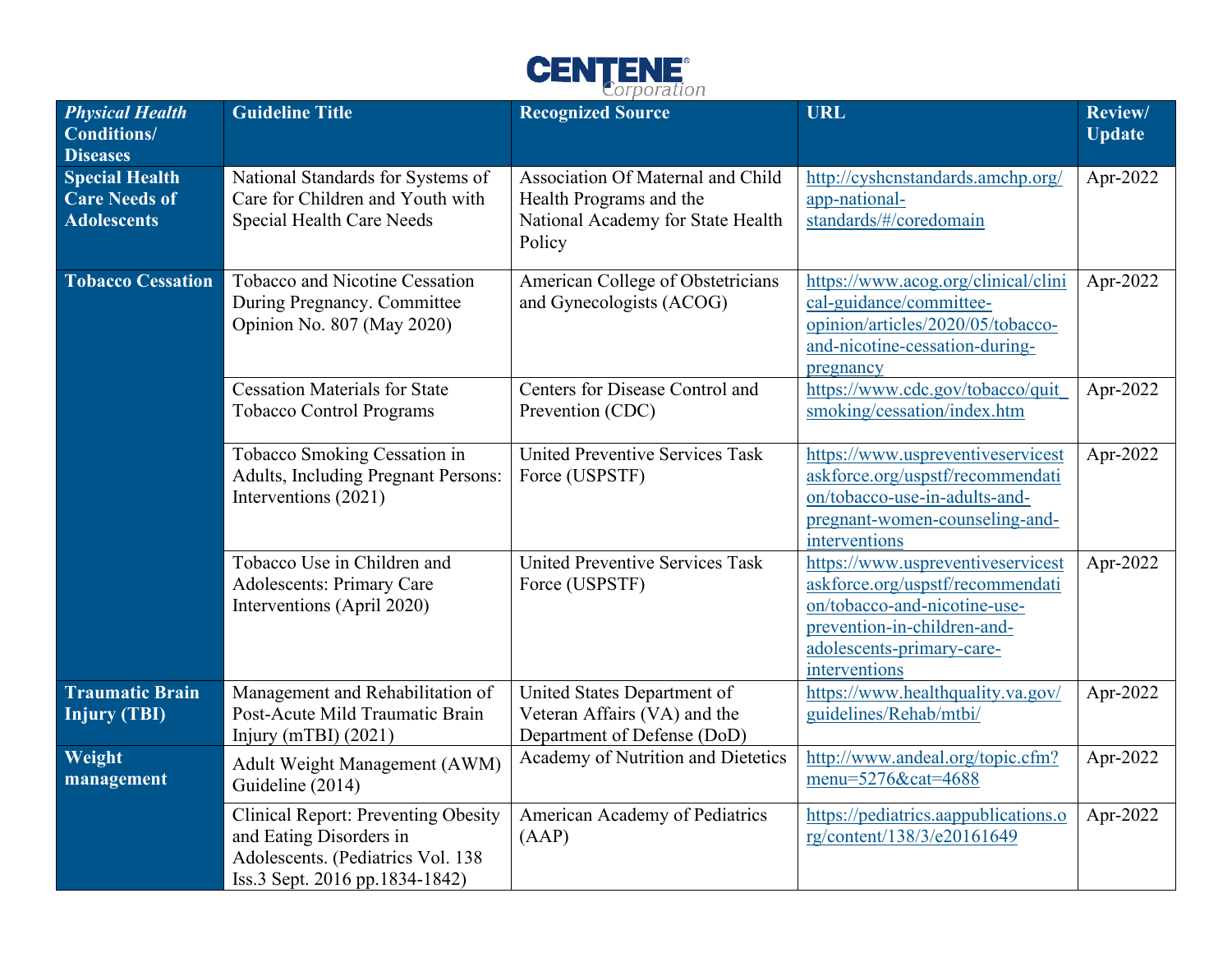

|                                                          |                                                                                                                                                    | $\sim$ , $\sim$ , $\sim$ , $\sim$ , $\sim$ , $\sim$                                                                            |                                                                                                                               |                                 |
|----------------------------------------------------------|----------------------------------------------------------------------------------------------------------------------------------------------------|--------------------------------------------------------------------------------------------------------------------------------|-------------------------------------------------------------------------------------------------------------------------------|---------------------------------|
| <b>Physical Health</b><br>Conditions/<br><b>Diseases</b> | <b>Guideline Title</b>                                                                                                                             | <b>Recognized Source</b>                                                                                                       | <b>URL</b>                                                                                                                    | <b>Review/</b><br><b>Update</b> |
|                                                          | Managing Overweight and Obesity<br>in Adults: Systematic Evidence<br>Review from the Obesity Expert<br>Panel (2013)                                | U.S. Department of Health and<br>Human Services, National Institute<br>of Health, National Heart, Lung,<br>and Blood Institute | http://www.nhlbi.nih.gov/health-<br>pro/guidelines/in-develop/obesity-<br>evidence-review                                     | Apr-2022                        |
|                                                          | <b>Final Recommendation Statement</b><br>Obesity in Children and<br>Adolescents: Screening, June 2017<br>(Update in progress)                      | <b>U.S. Preventive Services Task</b><br>Force (USPSTF)                                                                         | https://www.uspreventiveservicest<br>askforce.org/uspstf/recommendati<br>on/obesity-in-children-and-<br>adolescents-screening | Apr-2022                        |
|                                                          | Clinical practice guideline for<br>multicomponent behavioral<br>treatment of obesity and overweight<br>in children and adolescents (March<br>2018) | American Psychological<br>Association (APA)                                                                                    | https://www.apa.org/obesity-<br>guideline/clinical-practice-<br>guideline.pdf                                                 | Apr-2022                        |
| <b>Zika Virus</b>                                        | For Healthcare Providers: New<br>Zika and Dengue Testing Guidance<br>(November 2019)                                                               | Centers for Disease Control and<br>Prevention (CDC)                                                                            | https://www.cdc.gov/zika/hc-<br>providers/testing-guidance.html                                                               | Apr-2022                        |

| <b>Behavioral Health</b><br><b>Conditions/</b><br><b>Diseases</b>                    | <b>Guideline Title</b>                                                                                                                            | <b>Recognized Source</b>                                                               | <b>URL</b>                                                                                                                                                               | Review/<br><b>Update</b> |
|--------------------------------------------------------------------------------------|---------------------------------------------------------------------------------------------------------------------------------------------------|----------------------------------------------------------------------------------------|--------------------------------------------------------------------------------------------------------------------------------------------------------------------------|--------------------------|
| <b>Adolescent Eating</b><br><b>Disorders</b>                                         | Clinical Practice Guideline for<br>Multicomponent Behavioral<br>Treatment of Obesity and<br>Overweight in Children and<br>Adolescents, March 2018 | American Psychological<br>Association (APA)                                            | https://www.apa.org/obesity-<br>guideline/clinical-practice-<br>guideline.pdf                                                                                            | Apr-2022                 |
| Antipsychotic<br><b>Prescribing for</b><br><b>Children and</b><br><b>Adolescents</b> | Guidance on Strategies to Promote<br>Best Practice in Antipsychotic<br>Prescribing for Children and<br>Adolescents (March 2019)                   | <b>Substance Abuse and Mental</b><br><b>Health Services Administration</b><br>(SAMSHA) | https://store.samhsa.gov/product/Guid<br>ance-on-Strategies-to-Promote-Best-<br>Practice-in-Antipsychotic-<br>Prescribing-For-Children/PEP19-<br><b>ANTIPSYCHOTIC-BP</b> | Apr-2022                 |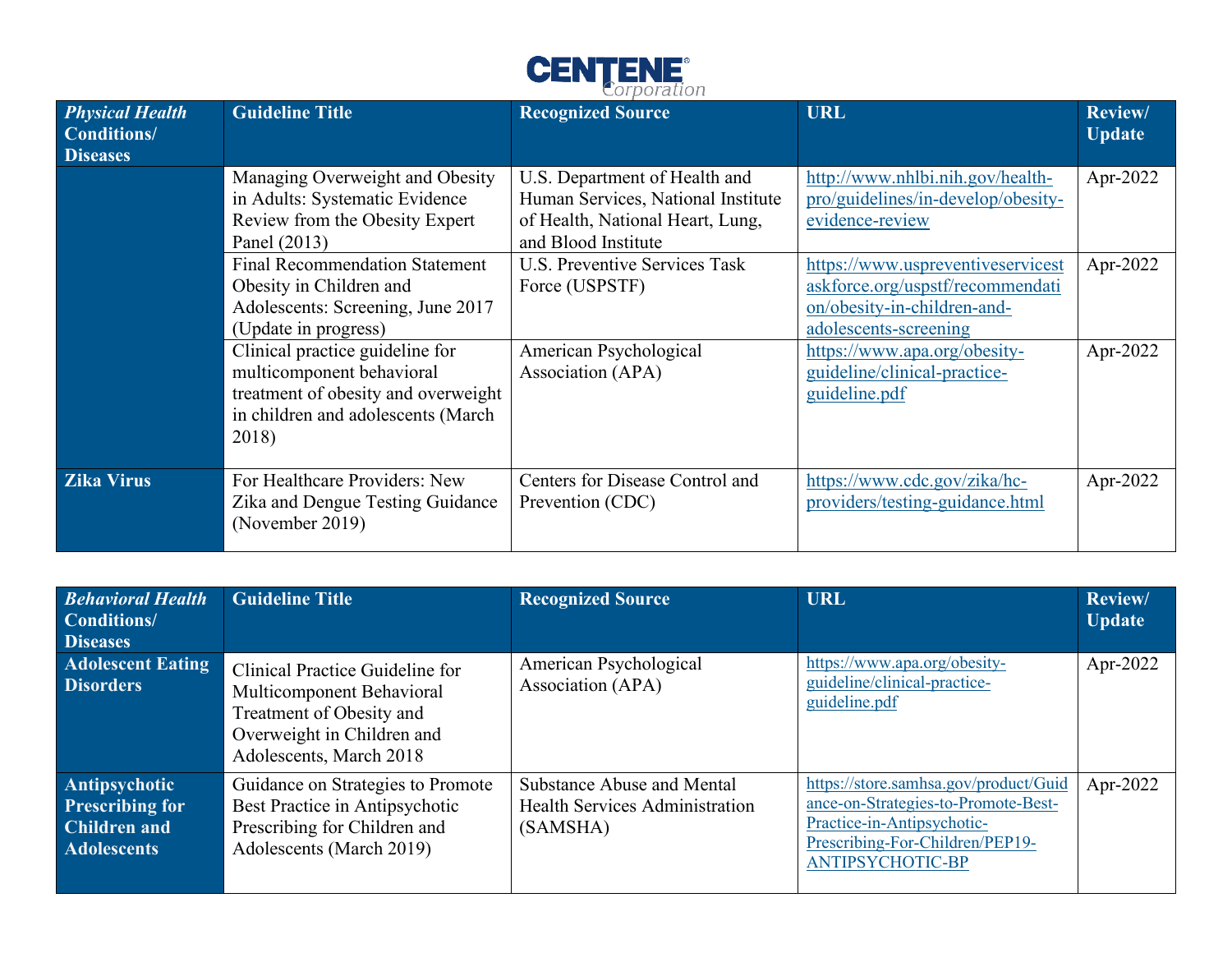

| <b>Behavioral Health</b><br><b>Conditions/</b><br><b>Diseases</b>                                                     | <b>Guideline Title</b>                                                                                                                                                                             | <b>Recognized Source</b>                                                                   | <b>URL</b>                                                                                  | Review/<br><b>Update</b> |
|-----------------------------------------------------------------------------------------------------------------------|----------------------------------------------------------------------------------------------------------------------------------------------------------------------------------------------------|--------------------------------------------------------------------------------------------|---------------------------------------------------------------------------------------------|--------------------------|
| <b>Attention-Deficit /</b><br><b>Hyperactivity</b><br><b>Disorder</b> in<br><b>Children</b> and<br><b>Adolescents</b> | Clinical Practice Guideline for the<br>Diagnosis, Evaluation, and<br>Treatment of Attention-<br>Deficit/Hyperactivity Disorder in<br><b>Children and Adolescents</b><br>(Correction March 1, 2020) | American Academy of Pediatrics                                                             | https://pediatrics.aappublications.org/<br>content/144/4/e20192528                          | Apr-2022                 |
| <b>Anxiety Disorders</b>                                                                                              | Generalized Anxiety Disorder and<br>Panic Disorder in Adults:<br>Management (July 2019)                                                                                                            | National Institute for Health and<br>Care Excellence (NICE)                                | https://www.nice.org.uk/guidance/<br>cg113                                                  | Apr-2022                 |
| Autism                                                                                                                | Practice Parameter for the<br>Assessment and<br>Treatment of Children and<br>Adolescents With<br>Autism Spectrum Disorder (2014)                                                                   | American Academy of Child and<br><b>Adolescent Psychiatry (AACAP)</b>                      | https://www.jaacap.org/article/S08<br>90-8567(13)00819-8/fulltext                           | Apr-2022                 |
|                                                                                                                       | Identification, Evaluation, and<br>Management of Children with<br>Autism Spectrum Disorder (2020)                                                                                                  | American Academy of Pediatrics                                                             | https://pediatrics.aappublications.o<br>rg/content/145/1/e20193447                          | Apr-2022                 |
|                                                                                                                       | <b>Applied Behavioral Analysis</b><br><b>Treatment of Autism Spectrum</b><br>Disorder, Practice Guidelines for<br>Healthcare Funders and Managers,<br><b>Second Edition</b>                        | The Council of Service Providers<br>(CASP)                                                 | https://casproviders.org/wp-<br>content/uploads/2020/03/ABA-<br>ASD-Practice-Guidelines.pdf | Apr-2022                 |
| <b>Depressive</b><br><b>Disorder</b>                                                                                  | Management of Major Depressive<br>Disorder (2022)                                                                                                                                                  | United States Department of<br>Veteran Affairs (VA) and the<br>Department of Defense (DoD) | https://www.healthquality.va.gov/<br>guidelines/MH/mdd/                                     | Apr-2022                 |
|                                                                                                                       | Clinical Practice Guideline for the<br><b>Treatment of Depression Across</b><br>Three Age Cohorts (2019)                                                                                           | American Psychological<br>Association                                                      | https://www.apa.org/depression-<br>guideline                                                | Apr-2022                 |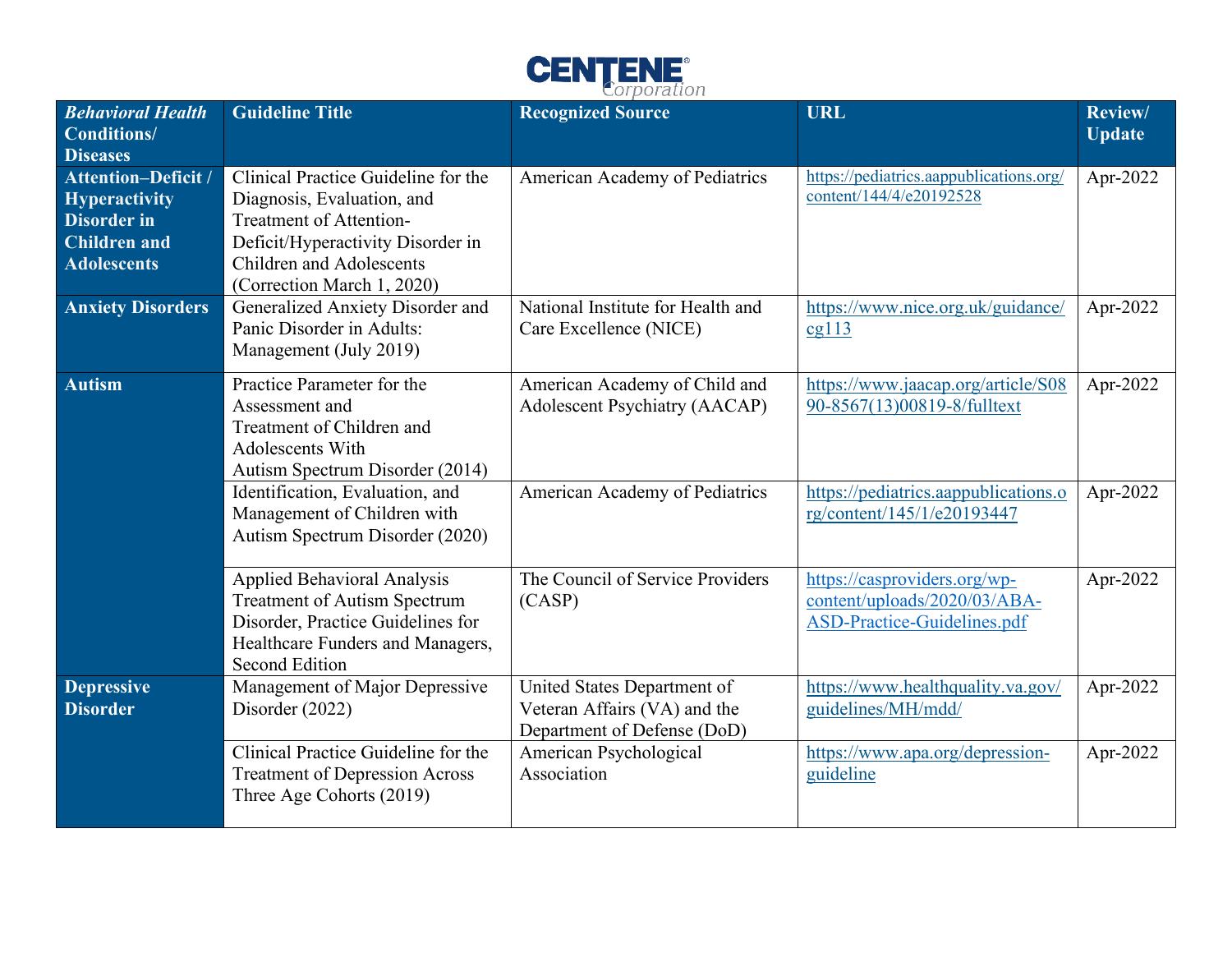

| <b>Behavioral Health</b><br>Conditions/                                                     | <b>Guideline Title</b>                                                                                                                                   | <b>Recognized Source</b>                                                                   | <b>URL</b>                                                                                                                                                         | Review/<br><b>Update</b> |
|---------------------------------------------------------------------------------------------|----------------------------------------------------------------------------------------------------------------------------------------------------------|--------------------------------------------------------------------------------------------|--------------------------------------------------------------------------------------------------------------------------------------------------------------------|--------------------------|
| <b>Diseases</b><br><b>Gender</b><br><b>Reassignment and</b><br>Transgender<br><b>Issues</b> | Guidelines for Psychological<br>Practice with Transgender and<br>Gender Nonconforming People<br>(2015)                                                   | American Psychiatric Association<br>(APA)                                                  | https://www.apa.org/practice/guid<br>elines/transgender.pdf                                                                                                        | Apr-2022                 |
| <b>Management of</b><br><b>Substance Use</b><br><b>Disorders</b>                            | VA/DoD Clinical Practice<br>Guideline for the Management of<br>Substance Use Disorders (2021)                                                            | Department of Veterans Affairs                                                             | https://www.healthquality.va.gov/<br>guidelines/MH/sud/                                                                                                            | Apr-2022                 |
| <b>Obsessive</b><br><b>Compulsive</b><br><b>Disorder (OCD)</b>                              | Obsessive Compulsive Disorder<br>Guideline Watch 2013                                                                                                    | American Psychiatric Association<br>(APA)                                                  | https://psychiatryonline.org/pb/ass<br>ets/raw/sitewide/practice guidelin<br>es/guidelines/ocd-watch.pdf                                                           | Apr-2022                 |
|                                                                                             | Practice Parameter for the<br>Assessment and Treatment of<br>Children and Adolescents with<br>Obsessive-Compulsive Disorder<br>(2012)                    | American Academy of Child and<br><b>Adolescent Psychiatry (AACAP)</b>                      | https://jaacap.org/article/S0890-<br>8567(11)00882-3/fulltext                                                                                                      | Apr-2022                 |
| <b>Opioid Use</b><br><b>Disorder and</b><br><b>Treatment</b>                                | National Practice Guideline for the<br>Treatment of Opioid Use Disorder<br>(2020)                                                                        | American Society of Addiction<br>Medicine (ASAM)                                           | https://www.asam.org/quality-<br>care/clinical-guidelines/national-<br>practice-guideline                                                                          | Apr-2022                 |
|                                                                                             | Federal Guidelines for Opioid<br>Treatment Programs (March 2015)                                                                                         | <b>Substance Abuse and Mental</b><br><b>Health Services Administration</b><br>(SAMHSA)     | https://store.samhsa.gov/product/F<br>ederal-Guidelines-for-Opioid-<br>Treatment-Programs/PEP15-<br><b>FEDGUIDEOTP</b>                                             | Apr-2022                 |
|                                                                                             | <b>Clinical Guidance for Treating</b><br>Pregnant and Parenting Women<br>with Opioid Use Disorder and Their<br>Infants (January 2018)                    | <b>Substance Abuse and Mental</b><br>Health Services Administration<br>(SAMHSA)            | https://store.samhsa.gov/product/C<br>linical-Guidance-for-Treating-<br>Pregnant-and-Parenting-Women-<br>With-Opioid-Use-Disorder-and-<br>Their-Infants/SMA18-5054 | Apr-2022                 |
| Posttraumatic<br><b>Stress Disorder</b><br>and Acute Stress<br><b>Disorder</b>              | VA/DoD Clinical Practice<br>Guideline for the Management of<br>Posttraumatic Stress Disorder and<br>Acute Stress Disorder (2017)<br>(Update in progress) | United States Department of<br>Veteran Affairs (VA) and the<br>Department of Defense (DOD) | https://www.healthquality.va.gov/<br>guidelines/MH/ptsd/                                                                                                           | Apr-2022                 |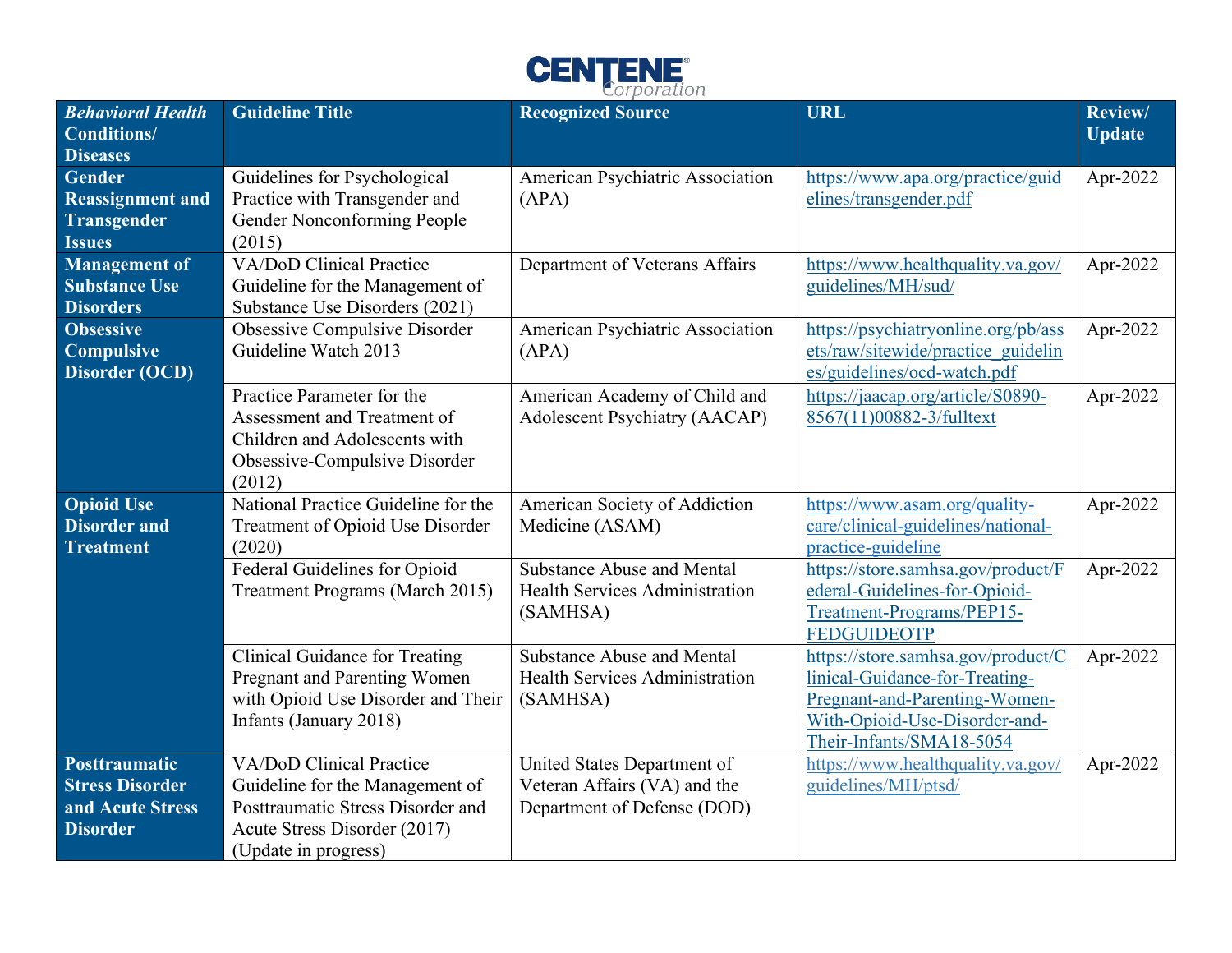

| <b>Behavioral Health</b><br>Conditions/<br><b>Diseases</b> | <b>Guideline Title</b>                                                                                               | <b>Recognized Source</b>                                                                                  | <b>URL</b>                                                                           | Review/<br><b>Update</b> |
|------------------------------------------------------------|----------------------------------------------------------------------------------------------------------------------|-----------------------------------------------------------------------------------------------------------|--------------------------------------------------------------------------------------|--------------------------|
| <b>Schizophrenia</b>                                       | Practice Guideline for the<br>Treatment of Patients with<br>Schizophrenia. Third Edition                             | The American Psychiatric<br>Association American Academy of<br>Child and Adolescent Psychiatry<br>(AACAP) | https://psychiatryonline.org/doi/pd<br>f/10.1176/appi.books.9780890424<br><u>841</u> | Apr-2022                 |
|                                                            | Practice Parameter for the<br>Assessment and Treatment of<br>Children and Adolescents with<br>Schizophrenia (2013)   | American Academy of Child And<br><b>Adolescent Psychiatry (AACAP)</b>                                     | https://www.jaacap.org/article/S08<br>$90 - 8567(13)00112 - 3$ pdf                   | Apr-2022                 |
| <b>Suicidal Behavior</b>                                   | VA/DoD Clinical Practice<br>Guideline for the Assessment and<br>Management of Patients at Risk for<br>Suicide (2019) | Department of Veterans Affairs and<br>the Department of Defense<br>(VA/DoD)                               | https://www.healthquality.va.gov/<br>guidelines/MH/srb/                              | Apr-2022                 |

| <b>Revision log</b>                                                                                                                                                                                                                                                                                                                                                                                                                                                                                                                                                                                                                                                                              | Date  | <b>Approval</b><br><b>Date</b> |
|--------------------------------------------------------------------------------------------------------------------------------------------------------------------------------------------------------------------------------------------------------------------------------------------------------------------------------------------------------------------------------------------------------------------------------------------------------------------------------------------------------------------------------------------------------------------------------------------------------------------------------------------------------------------------------------------------|-------|--------------------------------|
| Updated Adopted Clinical Practice and Preventive Health Guidelines attachment to most current versions of guidelines<br>(Added Practice Guidelines for ADHD, Adult Preventive Care, Asthma, Back Pain, Bipolar Disorder, Coronary Artery<br>Disease, Diabetes, Hyperlipidemia, Hypertension, Lead Screening, Major Depressive Disorder, Oppositional Defiant<br>Disorder, Panic Disorder, Pediatric Preventive Care, Perinatal Care, Respiratory Illness, Schizophrenia, Sickle Cell,<br>Stress Disorder, Substance Use Disorders, Tobacco Cessation, Use of Psychotropic Medication. Removed Practice<br>Guidelines for Back Pain, Coronary Artery Disease, Heart Failure, and Hyperlipidemia.) | 07/15 | 07/15                          |
| Updated Adopted Clinical Practice and Preventive Health Guidelines attachment to most current versions of guidelines<br>(Added Practice Guidelines for Heart Failure, Respiratory Illness, and Pediatric Medical and Psychiatric Management).                                                                                                                                                                                                                                                                                                                                                                                                                                                    | 06/16 | 06/16                          |
| Updated Adopted Clinical Practice and Preventive Health Guidelines attachment to most current version of guidelines.<br>Added footer to notate Clinical Policy Committee approval dates. Revised column header to read, "Review/Update<br>Date".<br>Deleted the following as they are out of date:<br>The Practical Guide to the Identification, Evaluation, and Treatment of Overweight and Obesity in Adults; Lead<br>Toxicity How should patients exposed to lead be evaluated?; Practice parameter for the psychiatric assessment and<br>management of physically ill children and adolescents.                                                                                              | 07/17 | 07/17                          |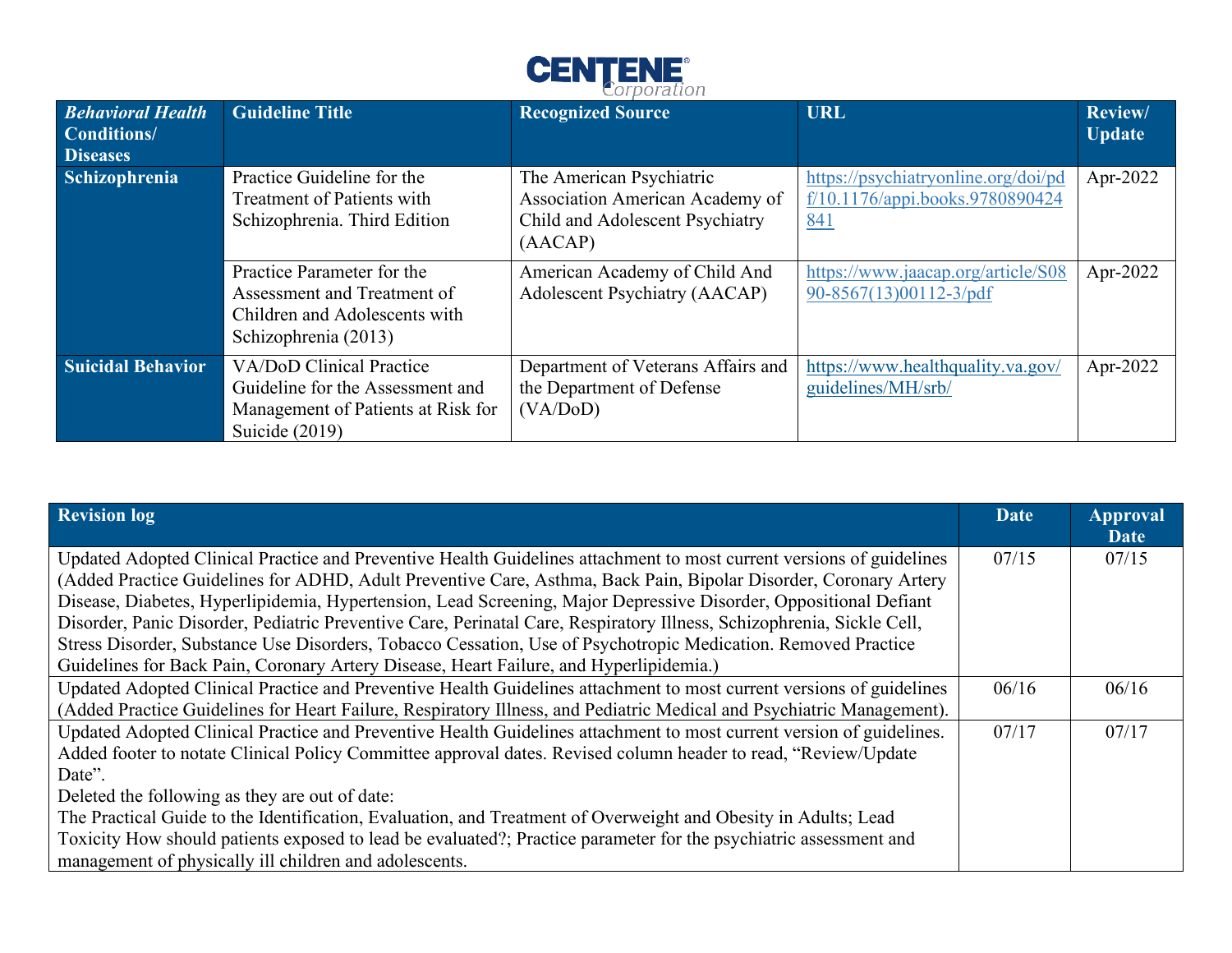

| <b>Revision log</b>                                                                                                                                                                                                                                                                                                                                                                                                                                                                                                                                                                                                                                                                                                                                                                                                                                                                                                                                                                                                                                                                                                                                                                                                                                                                                                                                                                                                                                                       | <b>Date</b> | <b>Approval</b><br><b>Date</b> |
|---------------------------------------------------------------------------------------------------------------------------------------------------------------------------------------------------------------------------------------------------------------------------------------------------------------------------------------------------------------------------------------------------------------------------------------------------------------------------------------------------------------------------------------------------------------------------------------------------------------------------------------------------------------------------------------------------------------------------------------------------------------------------------------------------------------------------------------------------------------------------------------------------------------------------------------------------------------------------------------------------------------------------------------------------------------------------------------------------------------------------------------------------------------------------------------------------------------------------------------------------------------------------------------------------------------------------------------------------------------------------------------------------------------------------------------------------------------------------|-------------|--------------------------------|
| Updated heart failure guidelines to include, "2017 ACC/AHA/HFSA Focused Update of the 2013 ACCF/AHA<br>Guideline for the Management of Heart Failure: A Report of the ACC, AHA and HFSA (Circulation. 2017;<br>CIR.0000000000000509, originally published April 28, 2017)". Updated schizophrenia guidelines to include, "The<br>Practice Parameter for the Assessment and Treatment of Children and Adolescents with Schizophrenia (September<br>$2013)$ ".                                                                                                                                                                                                                                                                                                                                                                                                                                                                                                                                                                                                                                                                                                                                                                                                                                                                                                                                                                                                              |             |                                |
| Updated link to, "The Primary and Secondary Prevention of Coronary Artery Disease: American College of Chest<br>Physicians Evidence-Based Clinical Practice Guidelines".                                                                                                                                                                                                                                                                                                                                                                                                                                                                                                                                                                                                                                                                                                                                                                                                                                                                                                                                                                                                                                                                                                                                                                                                                                                                                                  | 09/17       |                                |
| Added Sepsis Guidelines; Updated "Prevention and Control of Influenza with Vaccines" and "Smoking Cessation<br>During Pregnancy".                                                                                                                                                                                                                                                                                                                                                                                                                                                                                                                                                                                                                                                                                                                                                                                                                                                                                                                                                                                                                                                                                                                                                                                                                                                                                                                                         | 01/18       | 01/18                          |
| Updated CPG references and links.<br>Added: Noninvasive Treatments for Acute, Subacute, and Chronic Low Back Pain: A Clinical Practice Guideline From<br>the American College of Physicians; The National Physical Activity Plan: A Call to Action from the American Heart<br>Association (Circulation. 2015; 131:1932-1940); Lipid Management in Adults (February 2017); 2017<br>ACC/AHA/AAPA/ABC/ACPM/AGS/APhA/ASH/ASPC/NMA/PCNA Guideline for the Prevention, Detection,<br>Evaluation and Management of High Blood Pressure in Adults; A Report of the American College of<br>Cardiology/American Heart Association Task Force on Clinical Practice Guidelines; AHA Scientific Statement:<br>Exercise and Physical Activity in the Prevention and Treatment of Atherosclerotic Cardiovascular Disease<br>(Circulation. 2003; 107:3109-3116); Standards of Medical Care in Diabetes (Diabetes Care July 2017, 40: 811-987);<br>HFSA 2010 Comprehensive Heart Failure Practice Guideline. (June 2010; 16: e1-e194); Childhood Obesity Prevention<br>(2018); General Evidence-Based Guidelines & Choosing Wisely (2018)<br>Removed: ACC/AHA Prevention Guideline: 2013 ACC/AHA Guideline on the Treatment of Blood Cholesterol to<br>Reduce Atherosclerotic Cardiovascular Risk in Adults. (Circulation 2014; 129:S1-S45); Evidence-Based Management<br>of Sickle Cell Disease. Expert Panel Report, 2014; The Management of Sickle Cell Disease, Fourth Edition (2004). | 06/18       | 07/18                          |
| Updated ICSI links for lipid management, low back pain, and respiratory illness. Updated ACOG perinatal care<br>guidelines to reflect the 2017 eighth edition.                                                                                                                                                                                                                                                                                                                                                                                                                                                                                                                                                                                                                                                                                                                                                                                                                                                                                                                                                                                                                                                                                                                                                                                                                                                                                                            | 02/19       |                                |
| Reviewed and updated links and updated guideline versions as applicable.<br>Removed the following outdated/expired clinical guidelines: 2012 Physical Therapy Association low back pain<br>guideline; National physical activity plan; Primary and secondary prevention of coronary artery disease; AHA<br>scientific statement: exercise and heart failure; NHLBI 3 <sup>rd</sup> report on detection, evaluation, and treatment of high blood<br>cholesterol; AAP Active healthy living: prevention of childhood obesity; AAP Expert Committee recommendations<br>regarding child and adolescent overweight and obesity; AAFP guideline on streptococcal pharyngitis.<br>Added the following guidelines: AHA routine assessment and promotion of physical activity in healthcare settings;<br>AHA primary prevention of cardiovascular disease; NHLBI evidence based management of sickle cell disease; AAP                                                                                                                                                                                                                                                                                                                                                                                                                                                                                                                                                             | 04/19       | 04/19                          |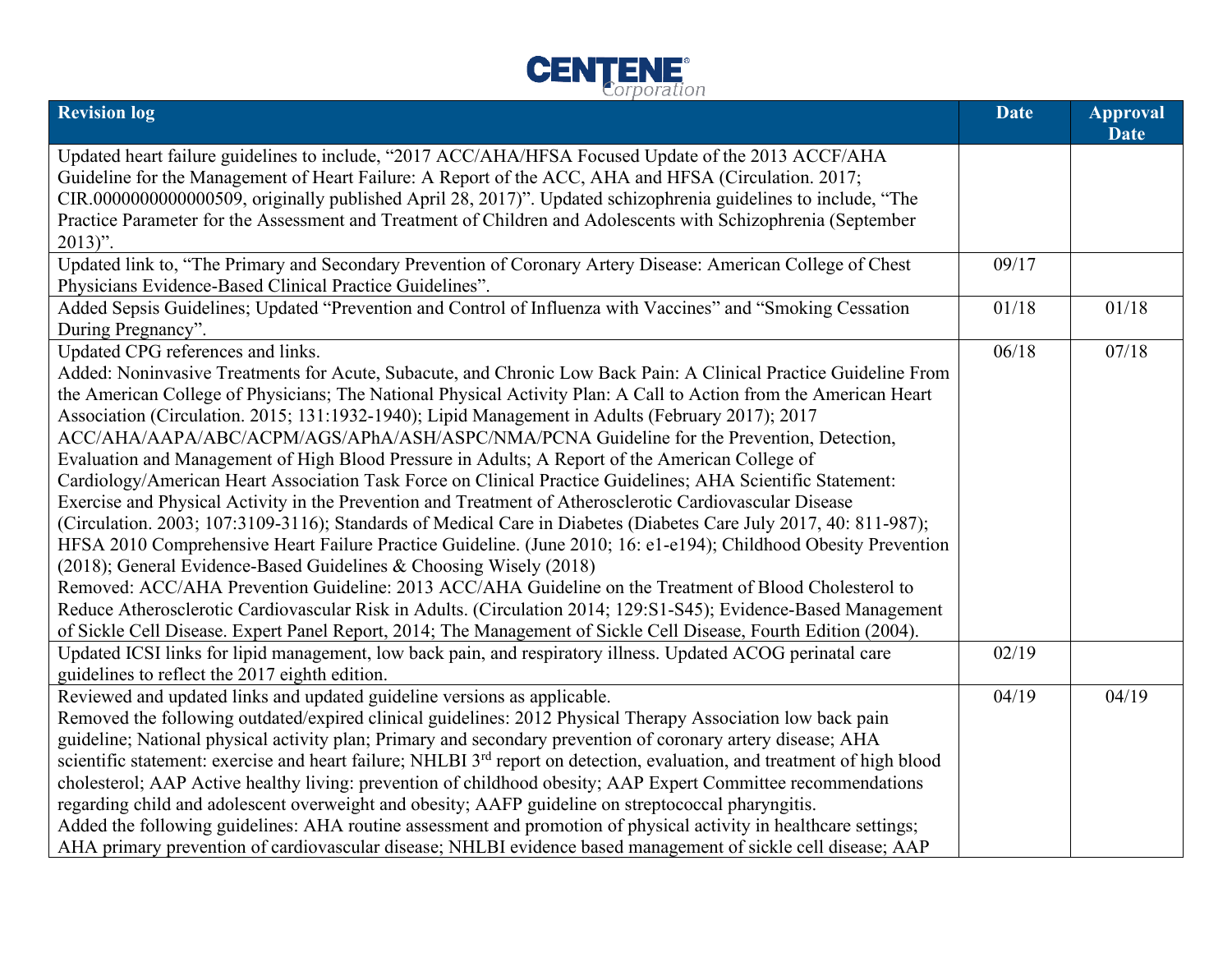

| <b>Revision log</b>                                                                                                  | <b>Date</b> | <b>Approval</b><br><b>Date</b> |
|----------------------------------------------------------------------------------------------------------------------|-------------|--------------------------------|
| preventing obesity and eating disorders in adolescents; APA guidelines for behavioral treatment of obesity and       |             |                                |
| overweight in children and adolescents.                                                                              |             |                                |
| Removed the following expired behavioral health clinical guidelines: AAP: ADHD (2001 and 2011 titles); AACAP:        |             |                                |
| ADHD, Anxiety, Bipolar Disorder, Depressive Disorders, Oppositional Defiant Disorder, Schizophrenia, and             |             |                                |
| psychotropic medication; APA: Bipolar Disorder, Major Depressive Disorder, Panic Disorder, Schizophrenia, Stress     |             |                                |
| Disorders, and Substance Use Disorder.                                                                               |             |                                |
| Added the following behavioral health guidelines: APA: alcohol use disorder, antipsychotics for dementia, PTSD, and  |             |                                |
| psychiatric evaluation of adults: AAP: developmental disorders and early childhood emotional and behavioral          |             |                                |
| problems; AACAP: Eating disorders and reactive attachment/disinhibited social engagement disorders.                  |             |                                |
| Added approval dates to revision log and removed them from page footer.                                              |             |                                |
| Added ASTRO guideline for whole breast radiation therapy                                                             | 05/19       | 05/19                          |
| Reviewed and updated links and guideline version as appropriate. Updated 2018 to 2019 for the Global Strategy For    | 04/20       | 04/20                          |
| Asthma Management and Prevention, along with updating the URL; Updated Diagnosis and Treatment of Low Back           |             |                                |
| Pain to reflect new date of February 5, 2008; added Guidelines on Hypofractionation for Localized Prostate Cancer,   |             |                                |
| November 2018 and Guideline on Clinically Localized Prostate Cancer, April 2017 along with the URLs; Updated the     |             |                                |
| URL for Integrated Guidelines for Cardiovascular Health and Risk Reduction in Children and Adolescents; Updated      |             |                                |
| the URL for Guideline on the Assessment of Cardiovascular Risk; Updated the URL and added indication of              |             |                                |
| correction for Guideline on the Primary Prevention of Cardiovascular Disease: A Report of the American College of    |             |                                |
| Cardiology/American Heart Association Task Force on Clinical Practice Guidelines; Updated URL and year (2020) for    |             |                                |
| Consensus Statement by the American Association of Clinical Endocrinologists and American College of                 |             |                                |
| Endocrinology on Comprehensive Type 2 Diabetes Management Algorithm; Updated Recommended adult                       |             |                                |
| immunization schedule for ages 19 years and older and for child and adolescent to reflect 2020; Updated URL and year |             |                                |
| (2020) for Prevention and Control of Seasonal Influenza with Vaccines; Updated year (2020) for Periodicity Schedule: |             |                                |
| Recommendations for Preventive Pediatric Health Care; Updated URL for guidelines for Perinatal Care; Updated URL     |             |                                |
| for Final Recommendation Statement Obesity in Children and Adolescents; Updated URL for Committee Opinion 721:       |             |                                |
| Smoking Cessation During Pregnancy. Removed the following conditions: Alcohol Use Disorder, Dementia,                |             |                                |
| Developmental Disorders, Emotional and Behavioral Problems, Eating Disorders, Post-Traumatic Stress Disorder,        |             |                                |
| Psychiatric Evaluation, Reactive Attachment Disorder and Disinhibited Social Engagement Disorder. Added              |             |                                |
| additional Guideline Title under Back Pain, Clinical Practice Guideline for Diagnosis and Treatment of Low Back      |             |                                |
| Pain. Added two additional guidelines under Cancer, ASCO Guidelines by Clinical Area and NCCN Guidelines &           |             |                                |
| Clinical Resources. Added additional guideline to COPD, Clinical Practice Guideline for the Management of Chronic    |             |                                |
| Obstructive Pulmonary Disease. Added Congenital Disorders: The Care of Children With Congenital Heart Disease        |             |                                |
| in Their Primary Medical Home. Added Epilepsy, Guidelines by Topic: Epilepsy. Added Frailty and Special              |             |                                |
| Populations, American Geriatrics Society 2019 Updated AGS Beers Criteria for Potentially Inappropriate Medication    |             |                                |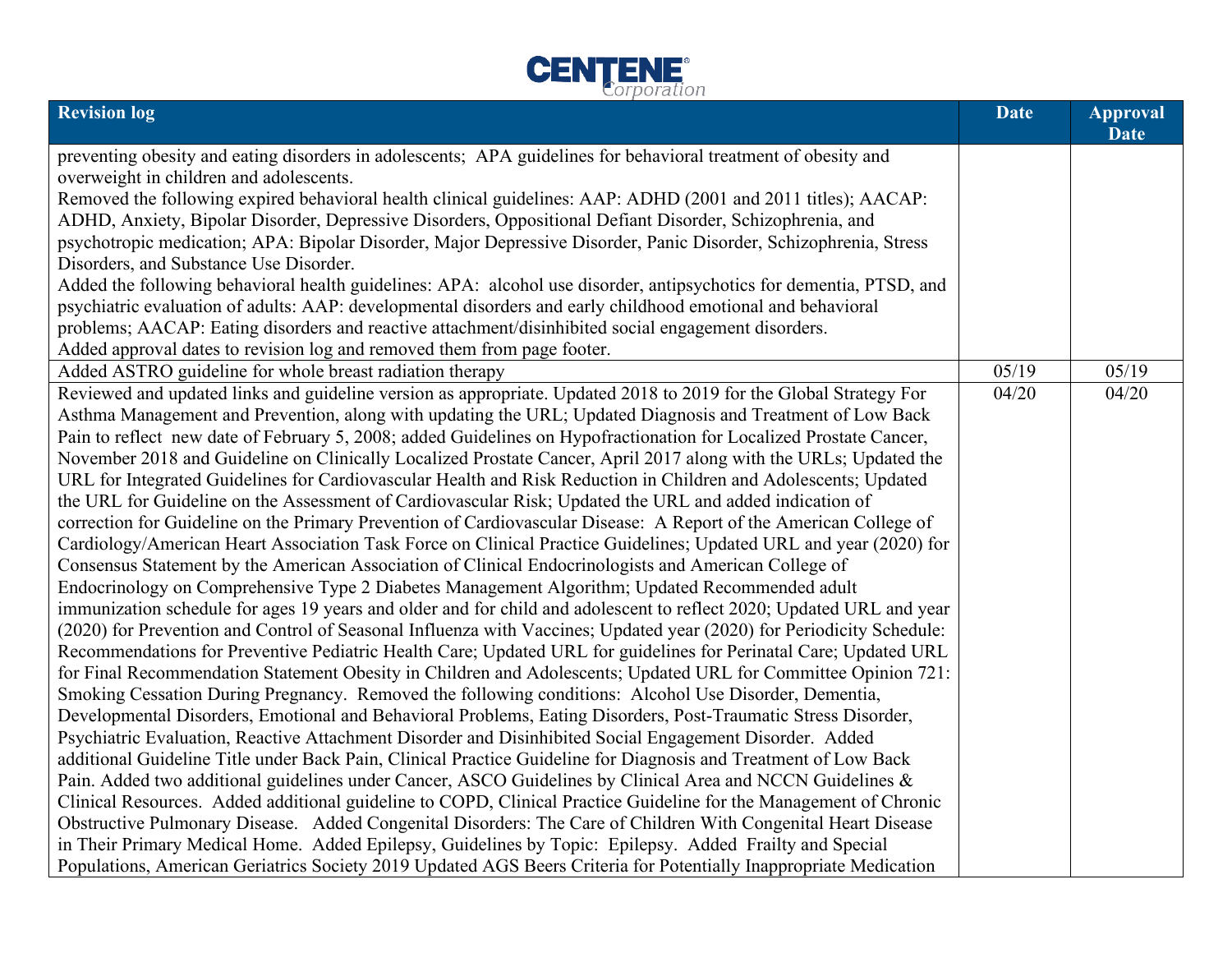

| <b>Revision log</b>                                                                                                                                                                                                    | <b>Date</b> | <b>Approval</b><br><b>Date</b> |
|------------------------------------------------------------------------------------------------------------------------------------------------------------------------------------------------------------------------|-------------|--------------------------------|
| Use in Older Adults, and Managing Medicines for Adults Receiving Social Care in the Community. Added                                                                                                                   |             |                                |
| Hemophilia, NHF-McMaster Guideline on Care Models for Hemophilia Management. Added HIV/AIDS, Human                                                                                                                     |             |                                |
| Immunodeficiency Virus (HIV) Infection: Screening, Prevention of Human Immunodeficiency Virus (HIV) Infection:                                                                                                         |             |                                |
| Preexposure Prophylaxis, Routine Human Immunodeficiency Virus Screening, Diagnosis and Management of Acute                                                                                                             |             |                                |
| HIV Infection, and Recommendations for the Use of Antiretroviral Drugs in Pregnant Women with HIV Infection and                                                                                                        |             |                                |
| Interventions to Reduce Perinatal HIV Transmission in the United States. Added Transitions of Care in the Long-Term                                                                                                    |             |                                |
| Care Continuum, AMDA. Added CDC Guideline "Prescribing Opioids for Chronic Pain". Added Osteoporosis,                                                                                                                  |             |                                |
| Clinical Practice Guidelines for the Diagnosis and Treatment of Postmenopausal Osteoporosis and ACOG Practice                                                                                                          |             |                                |
| Bulletin N. 129, Osteoporosis. Added Palliative Care, Palliative Care for Adults. Added Pneumonia, Management of                                                                                                       |             |                                |
| Adults with Hospital-acquired and Ventilator-associated Pneumonia, and The Management of Community-Acquired                                                                                                            |             |                                |
| Pneumonia in Infants and Children Older Than 3 Months of Age. Added Rheumatoid Arthritis, American College of                                                                                                          |             |                                |
| Rheumatology Guideline for the Treatment of Rheumatoid Arthritis. Added Special Health Care Needs of                                                                                                                   |             |                                |
| Adolescents, Standards for Systems of Care for Children and Youth with Special Health Care Needs. Added two                                                                                                            |             |                                |
| guidelines for Tobacco Cessation, Tobacco Smoking Cessation in Adults, Including Pregnant Women and Tobacco                                                                                                            |             |                                |
| Use in Children and Adolescents. Added Traumatic Brain Injury, Management of Concussion-mild Traumatic Brain                                                                                                           |             |                                |
| Injury. Added CDC Zika Virus Testing guideline.                                                                                                                                                                        |             |                                |
| Added the following behavioral health clinical practice guidelines: Generalized Anxiety Disorder And Panic Disorder                                                                                                    | 09/20       | 05/20                          |
| In Adults: Management (July 2019); Practice Parameter for the Assessment and Treatment of Children and                                                                                                                 |             |                                |
| Adolescents With Autism Spectrum Disorder (2014); Clinical Guidance for Treating Pregnant and Parenting Women                                                                                                          |             |                                |
| With Opioid Use Disorder and Their Infants (January 2018); Management of Major Depressive Disorder (2016);                                                                                                             |             |                                |
| Guidelines for Psychological Practice with Transgender and Gender Nonconforming People; A Summary of Physical                                                                                                          |             |                                |
| Health Monitoring, Treatment of Mood Disorders During Pregnancy; Obsessive Compulsive Disorder (Published                                                                                                              |             |                                |
| 2007, Updated 2013); Practice Parameter for the Assessment and Treatment of Children and Adolescents with                                                                                                              |             |                                |
| Obsessive-Compulsive Disorder (2012); National Practice Guideline for the Use of Medications in the Treatment of                                                                                                       |             |                                |
| Addiction Involving Opioid Use (Dec 2019); Federal Guidelines for Opioid Treatment Programs (March 2015);                                                                                                              |             |                                |
| VA/DoD Clinical Practice Guideline for Opioid Therapy for Chronic Pain (2017); Clinical Practice Guideline for the                                                                                                     |             |                                |
| Management of Posttraumatic Stress Disorder and Acute Stress Disorder; Practice Parameter for the Assessment and                                                                                                       |             |                                |
| Treatment of Children and Adolescents with Schizophrenia (2013); Clinical Practice Guideline for the Management of                                                                                                     |             |                                |
| Substance Use Disorders (2015); Assessment and Management of Patients at Risk for Suicide (2019).<br>Added guideline for Coronavirus Disease 2019 (Covid-19). Removed duplicate tobacco cessation entries. Updated the | 11/20       | 11/20                          |
| following guidelines with new publication revision dates: American Cancer Society Guidelines for the Early Detection                                                                                                   |             |                                |
| of Cancer; GINA Report, Global Strategy For Asthma Management and Prevention; Clinical Practice Guidelines for                                                                                                         |             |                                |
| the Diagnosis and Treatment of Postmenopausal Osteoporosis; American College of Rheumatology Guideline for the                                                                                                         |             |                                |
| Treatment of Rheumatoid Arthritis; Prevention and Cessation of Tobacco Use in Children and Adolescents: Primary                                                                                                        |             |                                |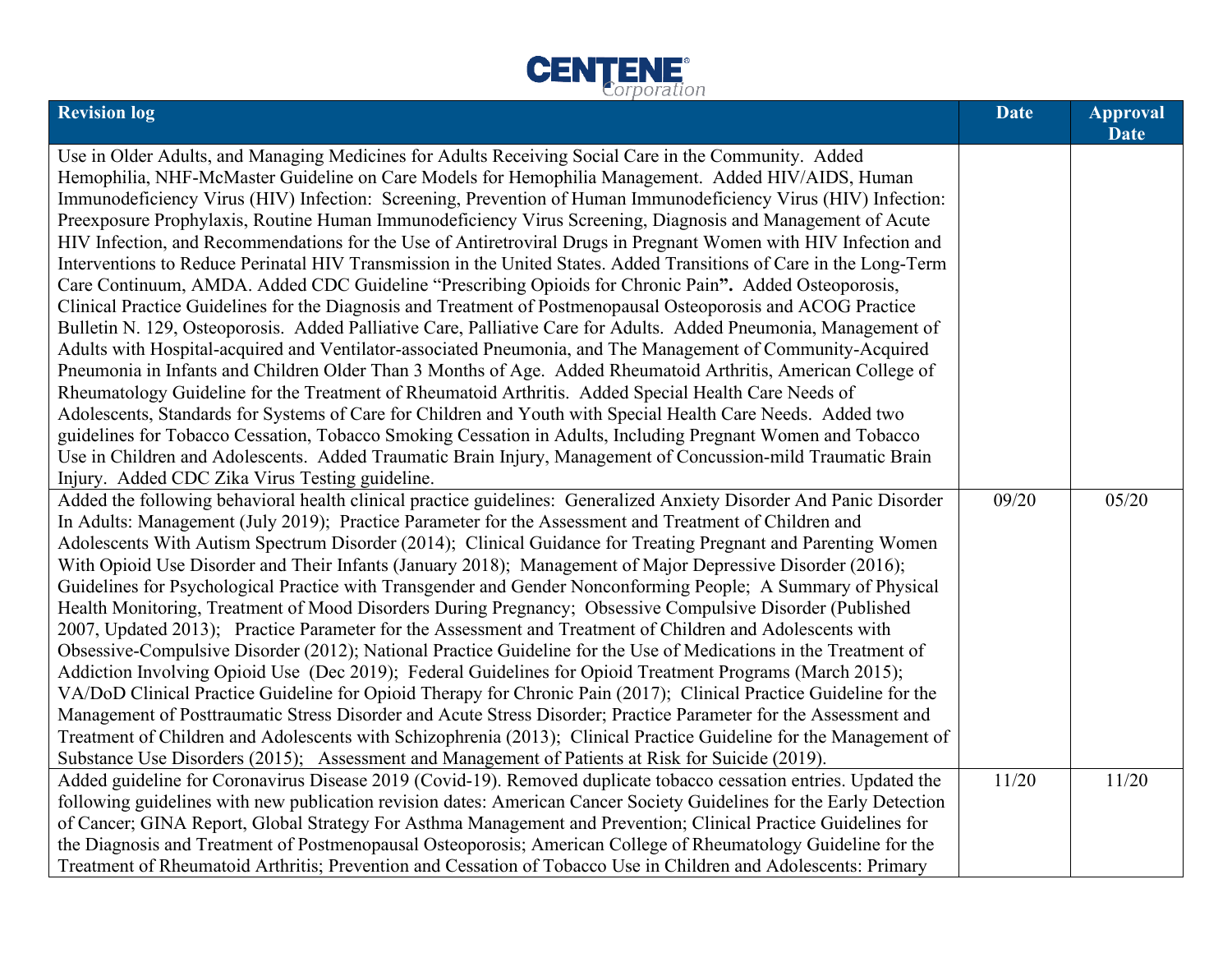

| <b>Revision log</b>                                                                                                      | <b>Date</b> | <b>Approval</b><br><b>Date</b> |
|--------------------------------------------------------------------------------------------------------------------------|-------------|--------------------------------|
| Care Interventions (April 2020); Tobacco and Nicotine Cessation During Pregnancy (May 2020); National Practice           |             |                                |
| Guideline For the Treatment of Opioid Use Disorder (2020). Updated links for AACE/ACE Consensus Statement on             |             |                                |
| the Comprehensive Type 2 Diabetes Management Algorithm; Recommendations for the Use of Antiretroviral Drugs in           |             |                                |
| Pregnant Women with HIV Infection and Interventions to Reduce Perinatal HIV Transmission in the United States.           |             |                                |
| (2019); Clinical Practice Guidelines for the Diagnosis and Treatment of Postmenopausal Osteoporosis; Evidence-           |             |                                |
| Based Management of Sickle Cell Disease: Expert Panel report, 2014; Tobacco and Nicotine Cessation During                |             |                                |
| Pregnancy; Prevention and Cessation of Tobacco Use in Children and Adolescents: Primary Care Interventions; For          |             |                                |
| Healthcare Providers: New Zika and Dengue Testing Guidance (November 2019); Federal Guidelines for Opioid                |             |                                |
| Treatment Programs (March 2015); Clinical Guidance for Treating Pregnant and Parenting Women With Opioid Use             |             |                                |
| Disorder and Their Infants (January 2018).                                                                               |             |                                |
| Added the following behavioral health clinical practice guideline: Practice Guideline for the Treatment of Patients with | 02/21       | 02/21                          |
| Schizophrenia (2021).                                                                                                    |             |                                |
| Reviewed and updated all links and guideline version as appropriate. Added Guideline for the Management of Adults        | 03/21       | 04/21                          |
| with Congenital Heart Disease. Removed link to ASTRO guidelines for Radiation Therapy for Whole Breast and               |             |                                |
| Hypofractionation for Localized Prostate Cancer and Clinically Localized Prostate Cancer, replaced with link to all      |             |                                |
| ASTRO Clinical Practice Guidelines for Cancer. Removed duplicate Guideline for the Management of Heart Failure.          |             |                                |
| Updated the following guidelines with new publication revision dates: Guidelines for the Diagnosis and Management        |             |                                |
| of Asthma 2020 Focused Updates; Global Strategy for the Diagnosis, Management, and Prevention of Chronic                 |             |                                |
| Obstructive Pulmonary Disease; Overview of Testing for SARS-CoV-2 (COVID-19); Standards of Medical Care in               |             |                                |
| Diabetes (2021); Recommendations for the Use of Antiretroviral Drugs in Pregnant Women with HIV Infection and            |             |                                |
| Interventions to Reduce Perinatal HIV Transmission in the United States; Recommended adult immunization schedule         |             |                                |
| for ages 19 years and older, United States; Recommended child and adolescent Immunization Schedule for ages 18           |             |                                |
| years or younger, United States; Sickle Cell Disease Recommendations; Interventions for Tobacco Smoking Cessation        |             |                                |
| in Adults, Including Pregnant Persons (2021). Updated links for: AACE/ACE Consensus Statement: Consensus                 |             |                                |
| Statement by the American Association of Clinical Endocrinologists and American College of Endocrinology on the          |             |                                |
| Comprehensive Type 2 Diabetes Management Algorithm-2020 Executive Summary; Global Strategy for the                       |             |                                |
| Diagnosis, Management, and Prevention of Chronic Obstructive Pulmonary Disease; AHA/ACCF Guideline:                      |             |                                |
| Secondary Prevention and Risk Reduction Therapy for Patients with Coronary and Other Atherosclerotic Vascular            |             |                                |
| Disease; 2019 AHA/ACCF Guideline on the Primary Prevention of Cardiovascular Disease: A Report of the American           |             |                                |
| College of Cardiology/American Heart Association Task Force on Clinical Practice Guidelines; Surviving Sepsis            |             |                                |
| Campaign: International Guidelines for Management of Severe Sepsis and Septic Shock: 2016; Tobacco and Nicotine          |             |                                |
| Cessation During Pregnancy (May 2020); Practice Parameter for the Assessment and Treatment of Children and               |             |                                |
| Adolescents With Autism Spectrum Disorder (2014); Practice Parameter for the Assessment and Treatment of                 |             |                                |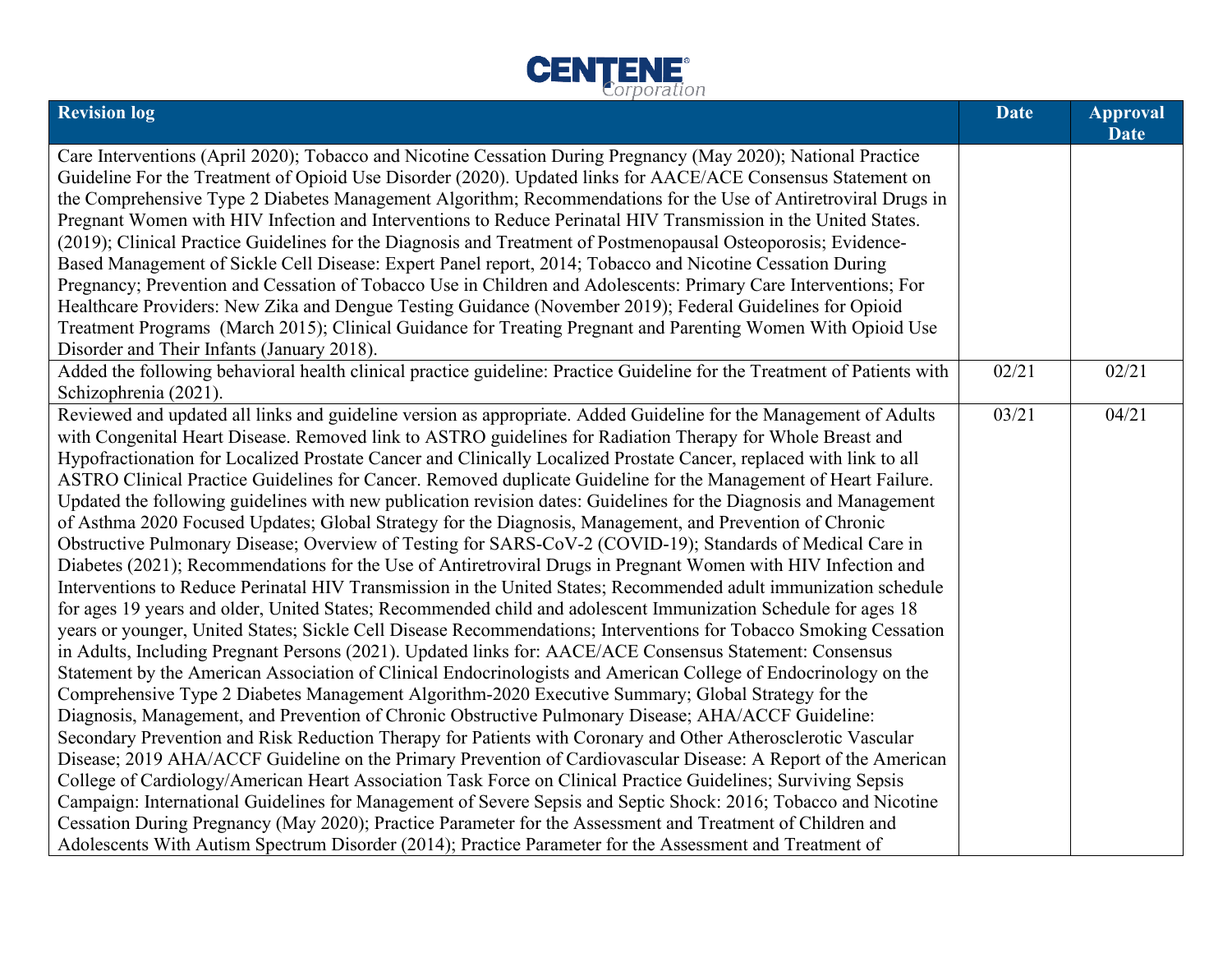

| <b>Revision log</b>                                                                                                    | <b>Date</b> | <b>Approval</b><br><b>Date</b> |
|------------------------------------------------------------------------------------------------------------------------|-------------|--------------------------------|
| Children and Adolescents with Obsessive-Compulsive Disorder (2012); Practice Parameter for the Assessment and          |             |                                |
| Treatment of Children and Adolescents with Schizophrenia (2013).                                                       |             |                                |
| Corrected low back pain guidelines so they are under the Back Pain category and not Cancer.                            | 05/21       |                                |
| Added BH policy subcommittee-approved guidelines for: antipsychotic prescribing in children and adolescents (AAP),     | 08/21       | 08/21                          |
| Identification, Evaluation, and Management of Children with Autism Spectrum Disorder (AAP), and Clinical Practice      |             |                                |
| Guideline for the Treatment of Depression Across Three Age Cohorts (APA).                                              |             |                                |
| Removed American Pain Society reference under back pain guidelines. Added NASS guideline for Diagnosis and             | 09/21       | 10/21                          |
| Treatment of Low Back Pain (2020). Removed the American Cancer Society Guidelines for the Early Detection of           |             |                                |
| Cancer.                                                                                                                |             |                                |
| Added Applied Behavioral Analysis Treatment of Autism Spectrum Disorder, Practice Guidelines for Healthcare            | 01/22       | 12/21                          |
| Funders and Managers, Second Edition, as approved by BH CPSC.                                                          |             |                                |
| Updated the 2016 Surviving Sepsis Guidelines with the 2021 Surviving Sepsis guidelines and added the Third             | 01/22       | 01/22                          |
| International Consensus Definitions for Sepsis and Septic Shock (Sepsis-3).                                            |             |                                |
| Annual review. Reviewed and updated all links and guideline versions as appropriate. Added the following guidelines:   | 04/22       | 04/22                          |
| Low Back Pain: Clinical Practice Guidelines Linked to the International Classification of Functioning, Disability, and |             |                                |
| Health (2012) Journal of Orthopaedic and Sports Physical Therapy; Pharmacologic Management of Chronic                  |             |                                |
| Obstructive Pulmonary Disease. An Official American Thoracic Society Clinical Practice Guideline (2020); COVID-        |             |                                |
| 19 Treatment Guidelines Panel. Coronavirus Disease 2019 (COVID-19) Treatment Guidelines (NIH); 2021                    |             |                                |
| ACC/AHA/SCAI Guideline for Coronary Artery Revascularization: A Report of the American College of                      |             |                                |
| Cardiology/American Heart Association Joint Committee on Clinical Practice Guidelines; 2020 International Society      |             |                                |
| of Hypertension Global Hypertension Practice Guidelines (AHA); Diagnosis and Treatment of Adults with                  |             |                                |
| Community-acquired Pneumonia, American Thoracic Society, Infectious Diseases Society of America; Preventive            |             |                                |
| Care (Adults) USPSTF Adult Preventive Screenings. Removed archived guideline, ACOG Practice Bulletin No.129            |             |                                |
| Osteoporosis and replaced with ACOG Clinical Practice Bulletin No. 1. Osteoporosis Prevention, Screening, and          |             |                                |
| Diagnosis (2021). Removed outdated guidelines: Lipid Management in Adults (ICSI), Recommendations for Blood            |             |                                |
| Lead Screening of Medicaid Eligible Children Aged 1-5 Years: an Updated approach to Targeting a Group at High          |             |                                |
| Risk (ACCLPP); Diagnosis and Treatment of Respiratory Illness in Children and Adults (ICSI), VA/DoD Clinical           |             |                                |
| Practice Guideline for Opioid Therapy for Chronic Pain (2017). Updated the following guidelines with new publication   |             |                                |
| revision dates: 2021 GINA Report, Global Strategy For Asthma Management and Prevention; Final Recommendation           |             |                                |
| Statement Gonorrhea and Chlamydia: Screening. (September 2021) USPSTF; Global Strategy for the Diagnosis,              |             |                                |
| Management, and Prevention of Chronic Obstructive Pulmonary Disease (2021 Report); Clinical Practice Guideline         |             |                                |
| for the Management of Chronic Obstructive Pulmonary Disease (2021); Overview of Testing for SARS-CoV-2                 |             |                                |
| (COVID-19) (Updated January 2022); Professional Practice Committee: Standards of Medical Care in Diabetes-2022;        |             |                                |
| HIV/AIDS Clinical Care Guidelines and Resources U.S. Department of Health and Human Services (HHS) Health              |             |                                |